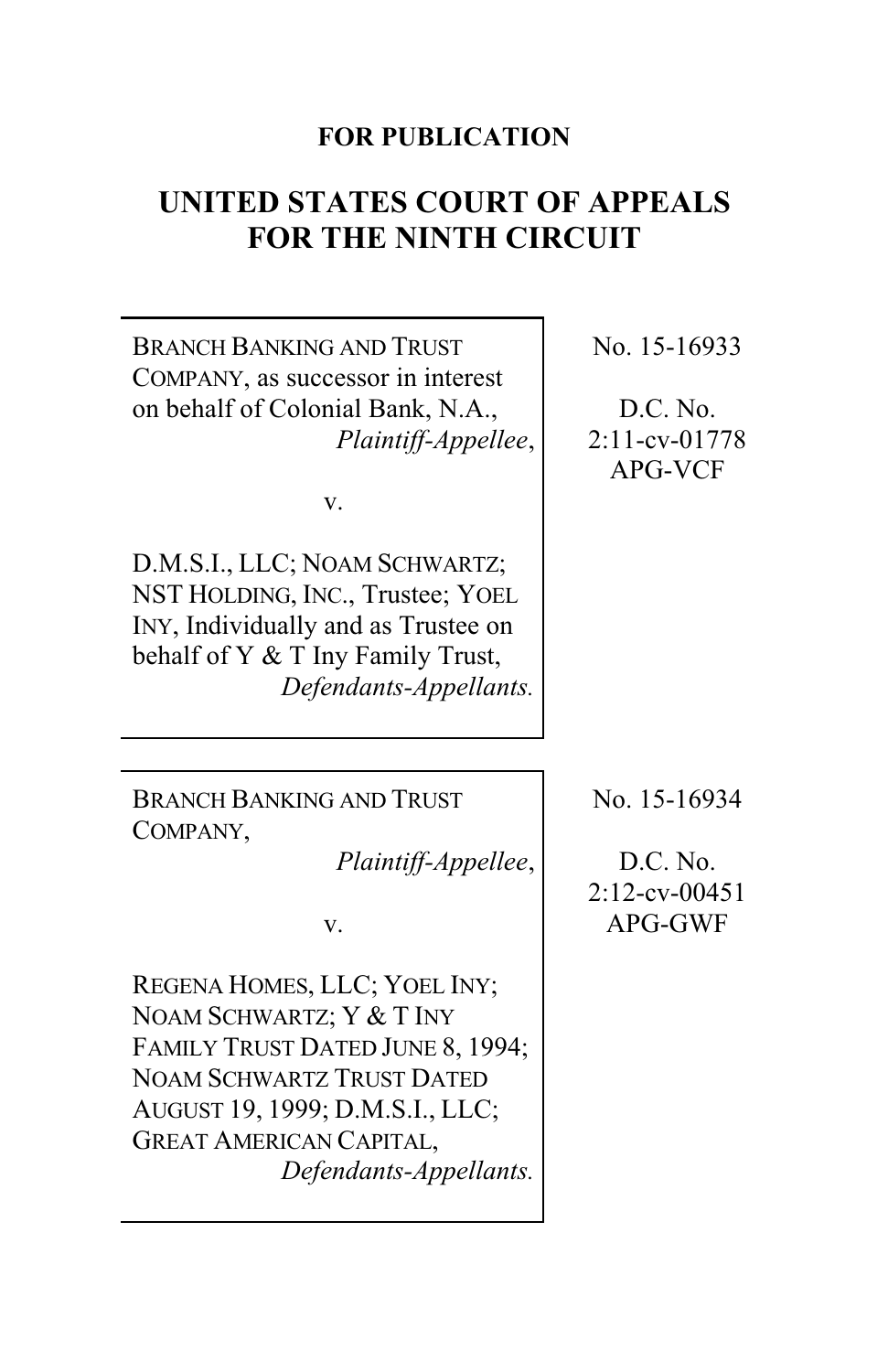| BRANCH BANKING AND TRUST<br>COMPANY,                                                                                                                                                                                                                                                                           | No. 15-16935                                   |
|----------------------------------------------------------------------------------------------------------------------------------------------------------------------------------------------------------------------------------------------------------------------------------------------------------------|------------------------------------------------|
| Plaintiff-Appellee,<br>v.                                                                                                                                                                                                                                                                                      | D.C. No.<br>$2:12$ -cv-00453<br><b>APG-NJK</b> |
| <b>SMOKE RANCH DEVELOPMENT, LLC;</b><br>YOEL INY, an individual and as<br>Trustee on behalf of Y&T Iny<br>Family Trust dated June 8, 1994, as<br>amended; NOAM SCHWARTZ,<br>individually and as Trustee on behalf<br>of Noam Schwartz Trust Dated<br>August 19, 1999; D.M.S.I., LLC,<br>Defendants-Appellants. | OPINION                                        |

Appeals from the United States District Court for the District of Nevada Andrew P. Gordon, District Judge, Presiding

Argued and Submitted April 21, 2017 San Francisco, California

Filed September 11, 2017

Before: A. Wallace Tashima and Richard A. Paez, Circuit Judges, Carol Bagley Amon,**\*** District Judge.

Opinion by Judge Tashima

**<sup>\*</sup>** The Honorable Carol Bagley Amon, United States District Judge for the Eastern District of New York, sitting by designation.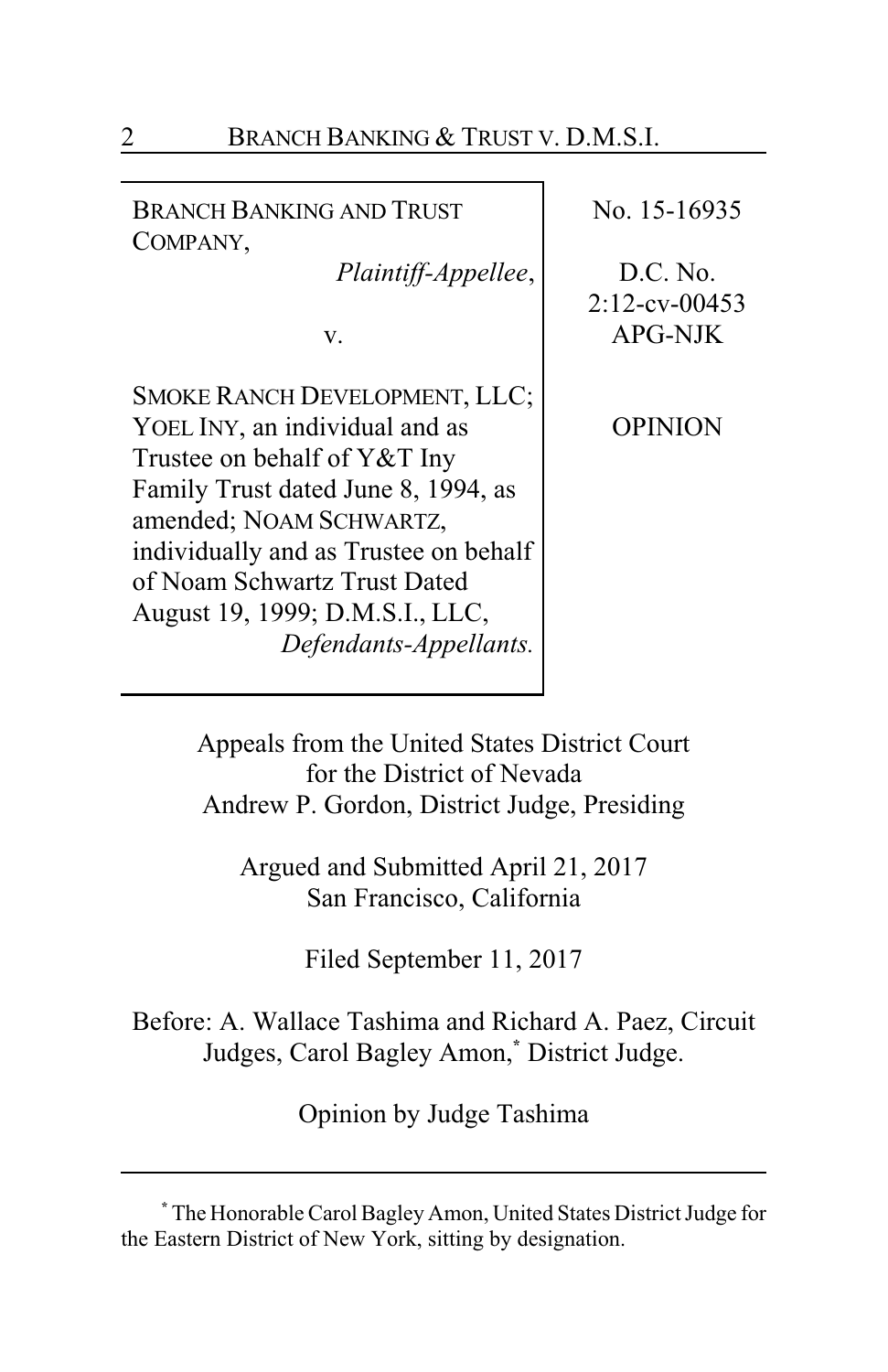## **SUMMARY\*\***

## **Standing / Preemption / Loans**

The panel affirmed the district court's judgments in three actions against defendant debtors who failed to repay loans held by Branch Banking and Trust Company, arising from loans secured by real property in Nevada.

The panel rejected defendants' contention that Branch Banking lacked standing to bring the instant actions because it did not have the right to enforce the loans at the time it filed its complaints. The panel also held that Branch Banking was not barred by issue preclusion under Nevada law.

The panel held that Nev. Rev. Stat.  $\S$  40.459(1)(c) – which limited the ability of a third party to profit by purchasing real estate debt at a discount and foreclosing at full price – was preempted by federal law, the Financial Institutions Reform, Recovery, and Enforcement Act of 1989, as applied to transferees of the Federal Deposit Insurance Corporation ("FDIC"). The panel noted that it would be more difficult for the FDIC to dispose of the assets of failed banks if transferees, such as Branch Banking, could not turn a profit on those assets. The panel rejected defendants' claim that Branch Banking had failed to prove each element of its deficiency action.

The panel rejected the affirmative defenses under Nevada law asserted by defendants based on alleged work-out

**<sup>\*\*</sup>** This summary constitutes no part of the opinion of the court. It has been prepared by court staff for the convenience of the reader.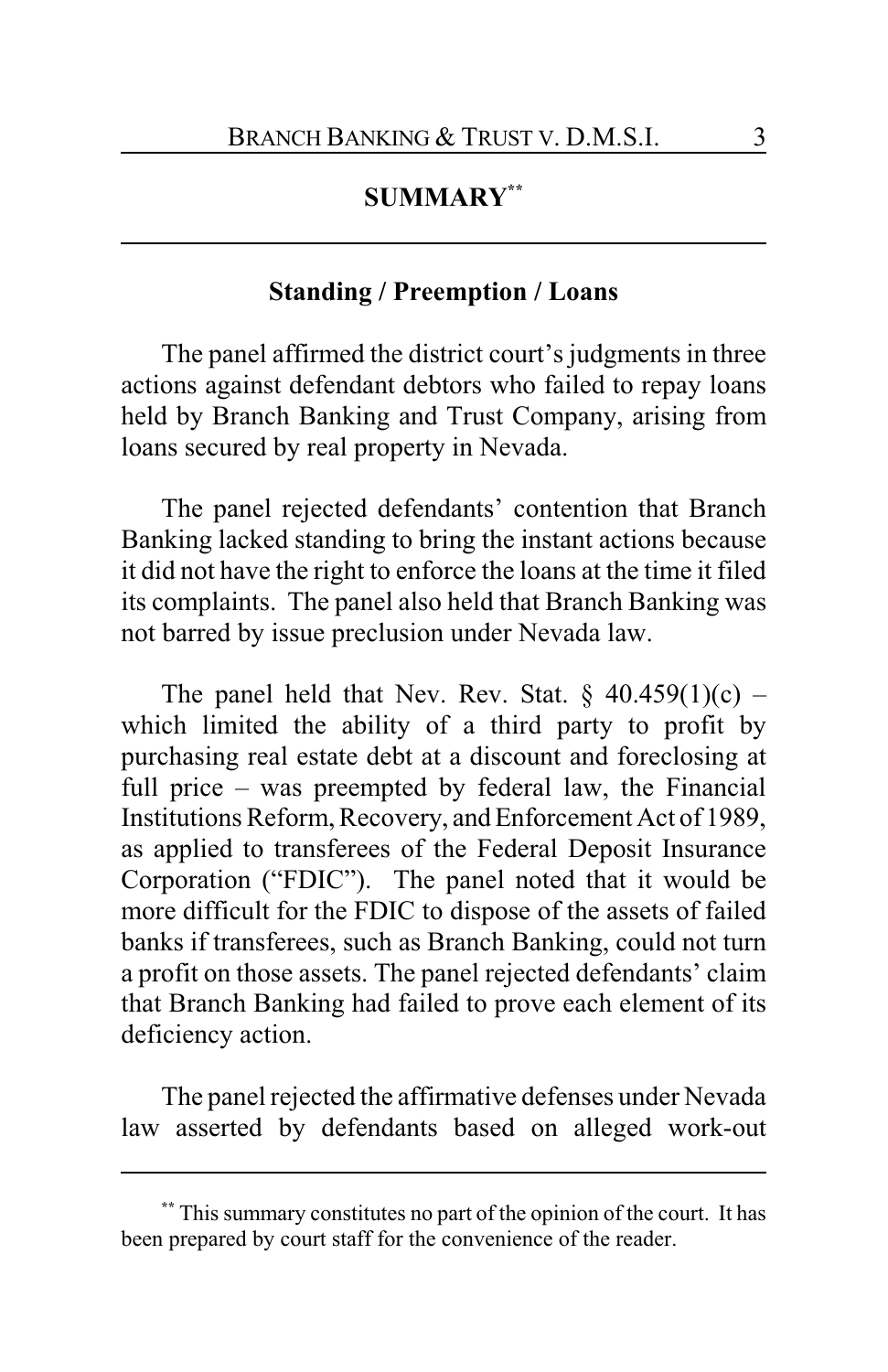agreements with Branch Banking. Specifically, the panel rejected defendants' argument that the alleged work-out agreements constituted contracts with implied covenants of good faith and fair dealing because under Nevada law, the agreements did not constitute contracts. The panel also held that all the elements of promissory estoppel were not met. The panel further held that no oral work-out agreement could have modified the loans or operated to waive Branch Banking's rights. The panel held that the defendants did not identify any circumstances that made the application of laches appropriate. Finally, the panel held that Branch Banking owed no duty to mitigate defendants' deficiency by the timing of the foreclosure proceedings.

The panel held that the district court did not abuse its discretion in denying defendants' late-filed motion to amend pleadings because defendants demonstrated neither good cause nor excusable neglect.

The panel held that defendants were not entitled to a jury trial on the fair market value of the property. The panel also held that Branch Banking did not violate Nev. Rev. Stat. § 163.120(2) concerning notice to trust beneficiaries.

# **COUNSEL**

Bart K. Larsen (argued), Kolesar & Leatham, Las Vegas, Nevada, for Defendants-Appellants.

Jeremy Nork (argued), Holland & Hart LLP, Las Vegas, Nevada, for Plaintiff-Appellee.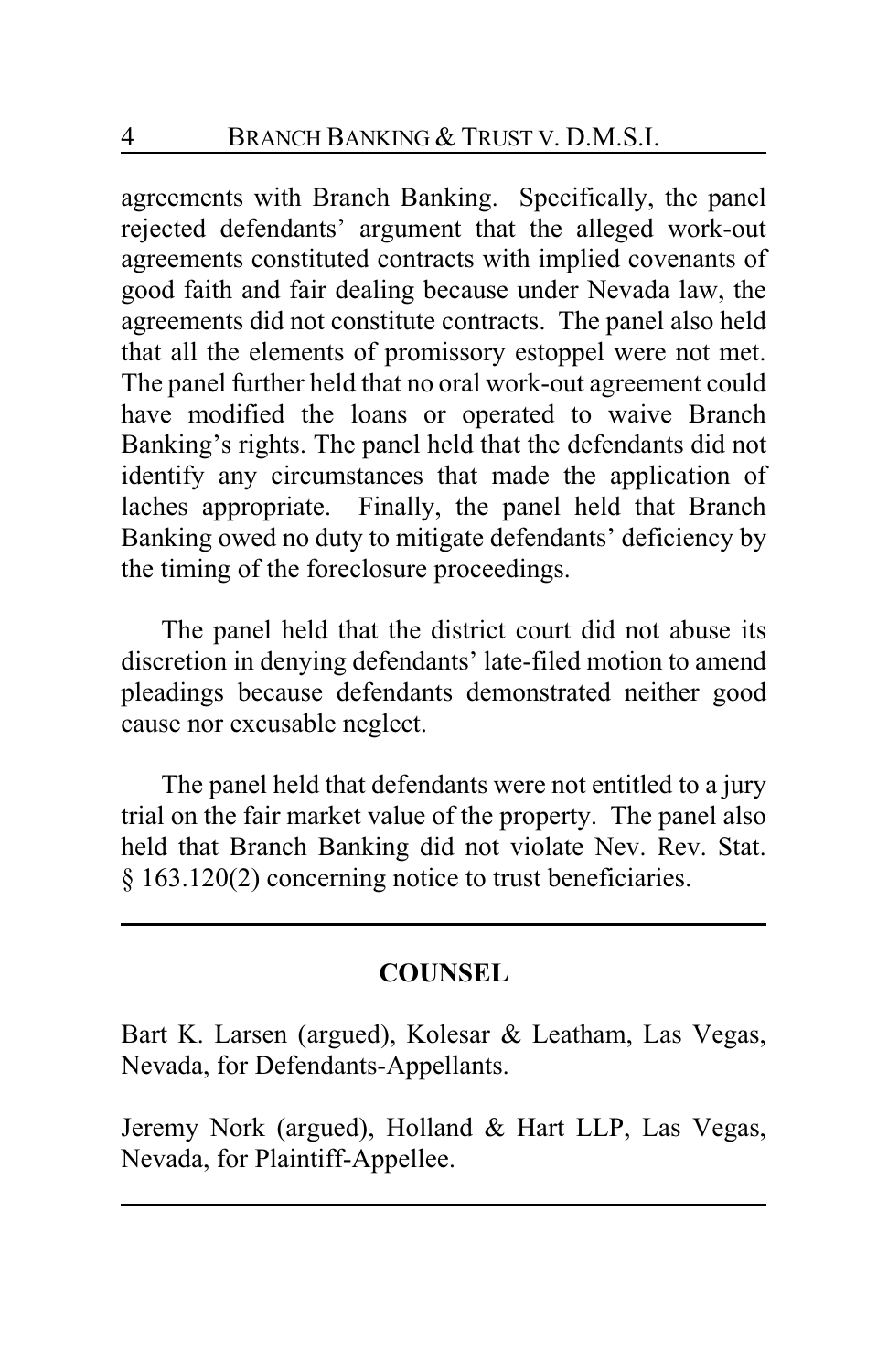#### **OPINION**

#### TASHIMA, Circuit Judge:

Defendants in these three actions are debtors who have failed to repay loans held by Branch Banking and Trust Company ("BB&T"). They appeal the respective judgments of the district court against them. We have jurisdiction under 28 U.S.C. § 1291 and we affirm.

#### **I. BACKGROUND**

#### **A. The** *D.M.S.I***. Action, No. 15-16933**

On February 27, 2004, D.M.S.I., LLC, Yoel Iny, and Noam Schwartz executed and delivered a Promissory Note to Colonial Bank, N.A., for \$2,000,000 ("D.M.S.I. Loan"). On the same date, Yoel Iny, acting as Trustee of the Y  $&$  T Iny Family Trust, and Ronnie Schwartz, as a Trustee of the NS 1998 Family Trust, executed and delivered guarantees of the payment of the D.M.S.I. Loan. The D.M.S.I. Promissory Note was amended in 2006, increasing the principal amount of the loan to \$3,500,000. After an additional amendment in March 2009, the D.M.S.I. Loan was set to be paid in full by June 1, 2009. It is undisputed that Defendants failed to repay the D.M.S.I. Loan.

Colonial Bank, N.A., was succeeded byColonial Bank, an Alabama banking corporation. On August 14, 2009, Colonial Bank was closed, and the Federal Deposit Insurance Corporation ("FDIC") was named as its receiver.

On the same day, the FDIC executed an agreement titled "Purchase and Assumption Agreement Whole Bank All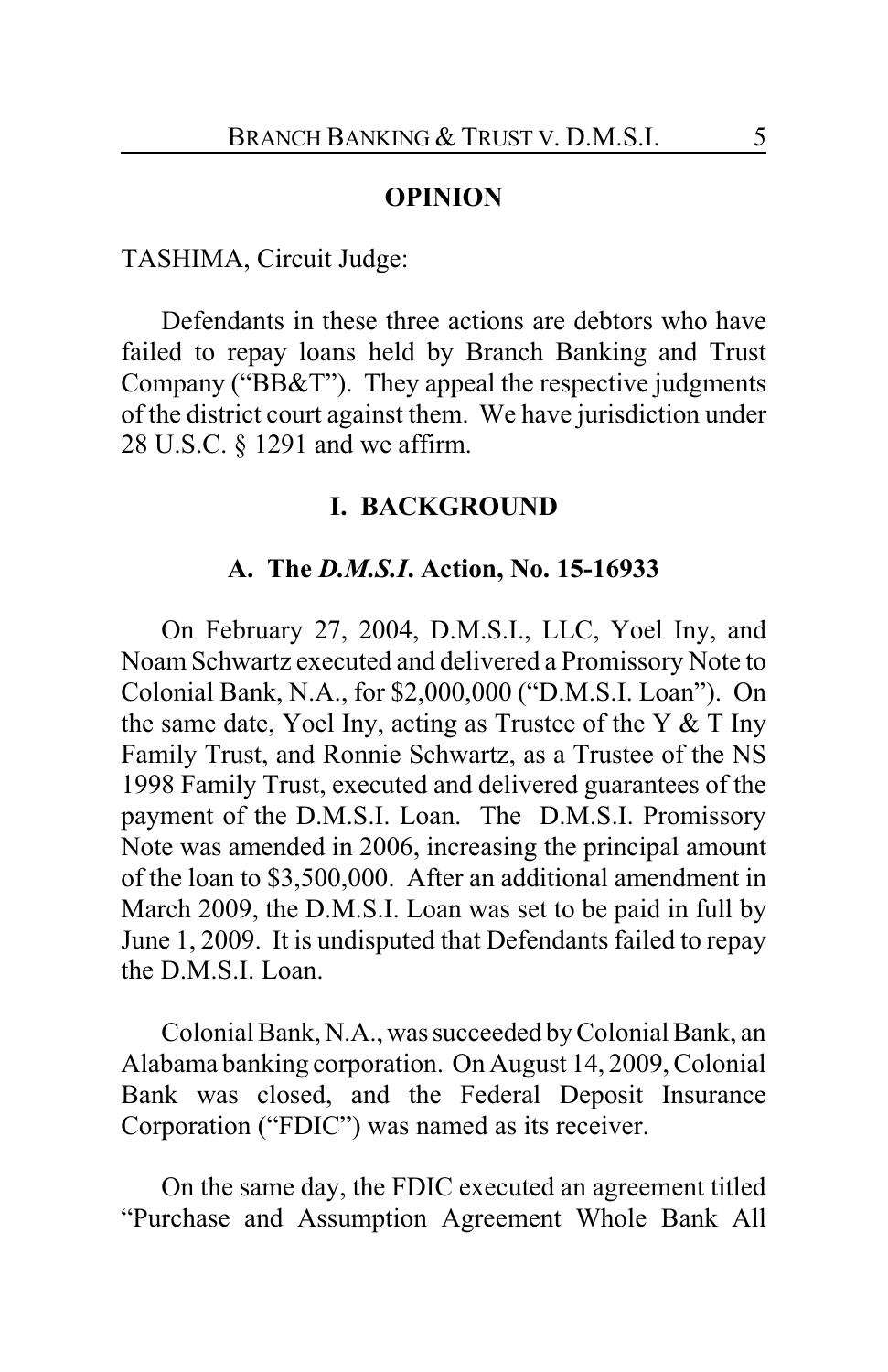Deposits Among Federal Deposit Insurance Corporation, Receiver of Colonial Bank, Montgomery, Alabama Federal Deposit Insurance Corporation and Branch Banking and Trust Company Winston-Salem, North Carolina" ("PAA"). The PAA assigns "all right, title, and interest of the Receiver in and to all of the assets . . . of the Failed Bank [Colonial Bank]" to BB&T. The PAA goes on to state that "Schedules 3.1 and 3.1a attached hereto and incorporated herein sets forth certain categories of Assets purchased hereunder. Such schedule is based upon the best information available to the Receiver and may be adjusted as provided in Article VIII." Schedules 3.1 and 3.1a to the PAA are both blank, containing only the legend "SEE ATTACHED LIST." No "attached list" was included with the PAA.

At the same time it entered the PAA, BB&T also entered a loss sharing agreement with the FDIC "for reimbursement of loss sharing expenses on certain loans and other assets." The loss sharing agreement applies "when the Assuming Bank [BB&T] purchases Shared-Loss Assets." Schedule 4.15b lists the assets subject to the loss sharing agreement. The D.M.S.I. Loan is listed in Schedule 4.15b.

On October 23, 2009, the FDIC executed an "Assignment of Security Instruments and Other Loan Documents" ("Bulk Assignment"). The Bulk Assignment assigns to BB&T

> all of Assignor's [FDIC's] rights, title and interests in and to all those certain Mortgages, Security Deeds, Deeds to Secure Debt, Deeds of Trust, Assignments of Rents and Leases, UCC-1 financing statements, judgment liens, and all such other instruments and security agreements securing loans owned by Colonial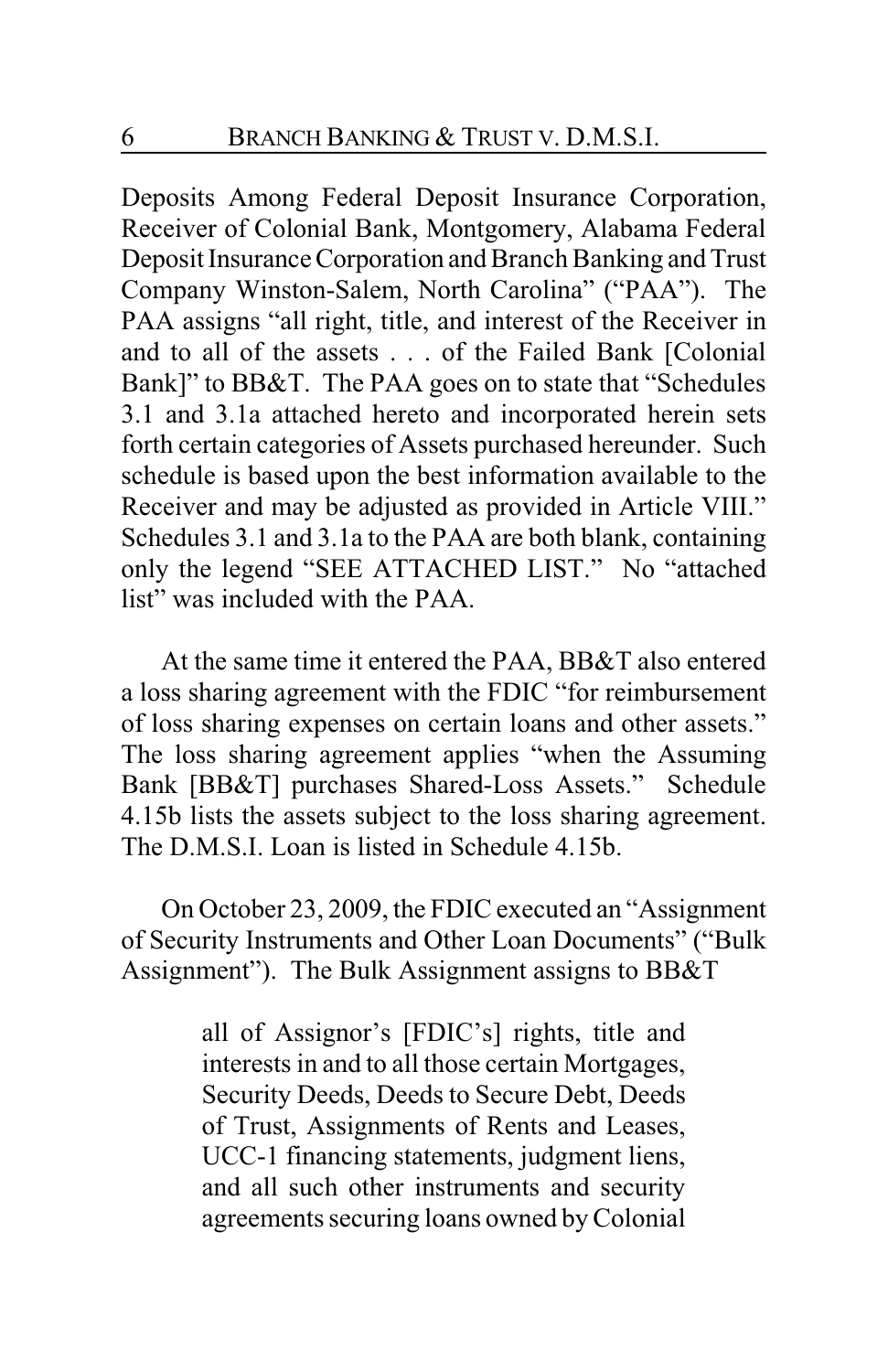Bank . . . and all modifications, extensions, amendments and renewals thereto (collectively the "Security Instruments").

The Bulk Assignment also assigns "all of Assignor's [FDIC's] rights, title and interests in and to the promissory notes, loan documents and all other Indebtedness secured by the Security Instruments." The Bulk Assignment thus appears to apply only to security instruments and to secured debt.

The FDIC also produced an undated allonge**<sup>1</sup>** purporting to endorse the D.M.S.I. Loan to BB&T effective August 14, 2009.

In 2009 and 2010, BB&T engaged in discussions with Defendants about restructuring the D.M.S.I. Loan. Notwithstanding discussions over this "work-out agreement," on August 18, 2010, Defendants signed an "Acknowledgment" stating that any such discussions "are without any prejudice to the Lender [BB&T] in the exercise of its rights and remedies with respect to the Loans. Furthermore, Lender reserves the right in its sole discretion to terminate discussions at any time and thereafter exercise its right and remedies."

On November 4, 2011, BB&T filed the *D.M.S.I.* Action against Defendants. The district court issued a Discovery

**<sup>1</sup>** An "allonge" is a "slip of paper sometimes attached to a negotiable instrument for the purpose of receiving further [e]ndorsements when the original paper is filled with [e]ndorsements." *Edelstein v. Bank of N.Y. Mellon*, 286 P.3d 249, 252 n.2 (Nev. 2012) (alterations in original) (quoting Black's Law Dictionary 1859 (9th ed. 2009)).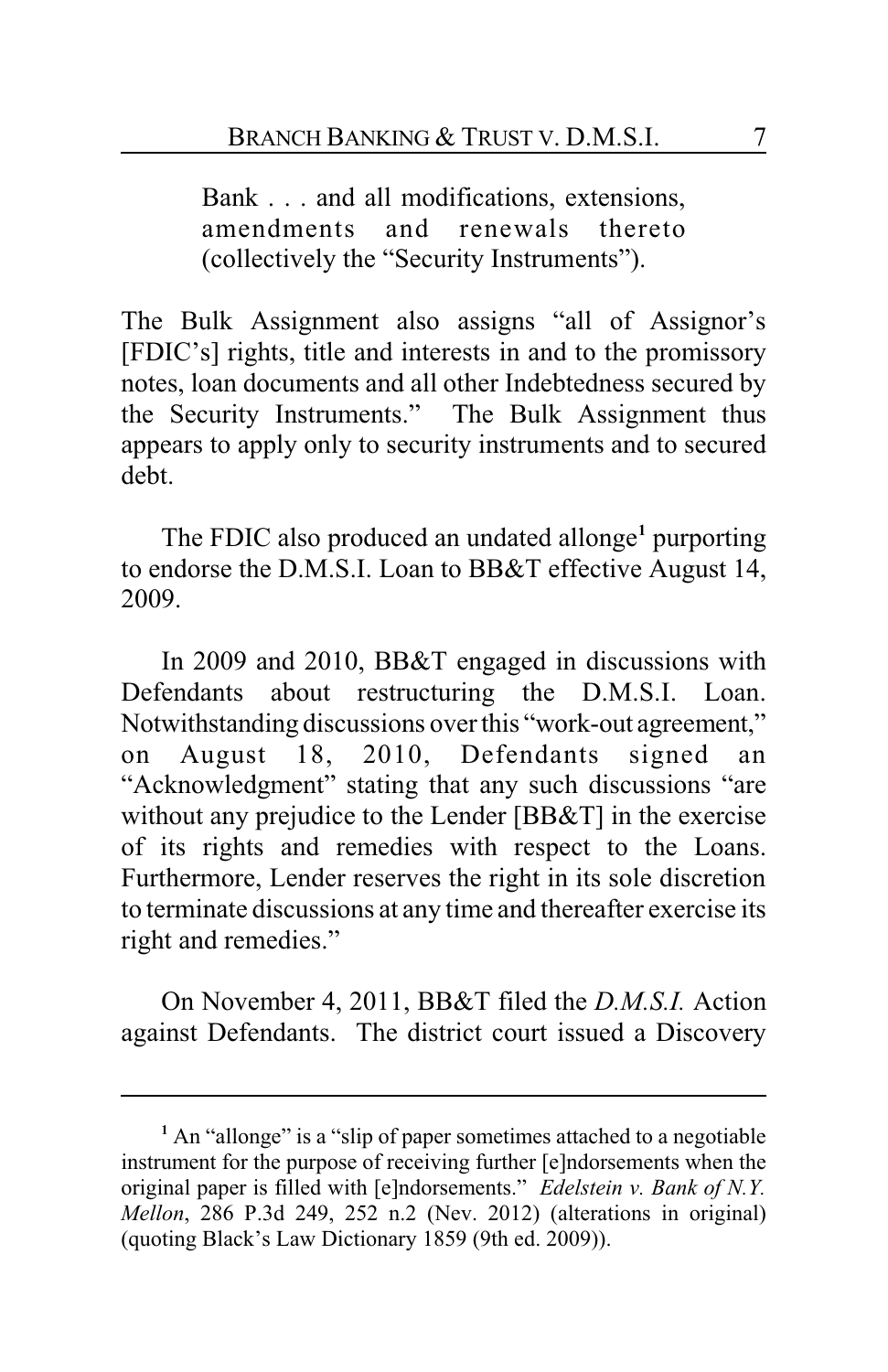Plan and Scheduling Order on May 2, 2012. The Scheduling Order established November 2, 2012, as the deadline to file motions to amend the pleadings. The operative Second Amended Complaint was filed on June 29, 2012. It alleges breach of promissory note, breach of guaranty, and breach of the covenant of good faith and fair dealing. Defendants filed their answers to the Second Amended Complaint in July 2012. On January 14, 2013, Defendants moved to extend the deadline to amend their pleadings, which BB&T did not oppose and which the district court granted. On March 6, 2013, Defendants filed amended answers. On March 13, 2013, five days before the close of discovery and well after the deadline to amend had passed, Defendants filed a second motion to again extend the deadline to amend their pleadings for the purpose of adding several new defenses and a counterclaim against BB&T. This motion was denied.

After the close of discovery, the parties filed crossmotions for summary judgment. The district court granted BB&T's motion and denied Defendants' motion. The district court's order does not address the affirmative defenses raised by Defendants regarding the alleged work-out agreement. On August 27, 2015, the district court entered judgment against Defendants for \$7,171,197.99. Defendants timely appealed.

#### **B. The** *Regena* **Action, No. 15-16934**

On September 7, 2005, Regena Homes, LLC, executed and delivered a promissory note secured by a deed of trust to Colonial Bank, N.A., in the amount of \$3,377,000 ("Regena Loan"). The Regena Loan was secured by a deed of trust for real property in Clark County, Nevada ("Regena Property"). On the same date the Regena Loan was executed, Yoel Iny as an individual and as a Trustee of the Y  $&$  T Iny Family Trust,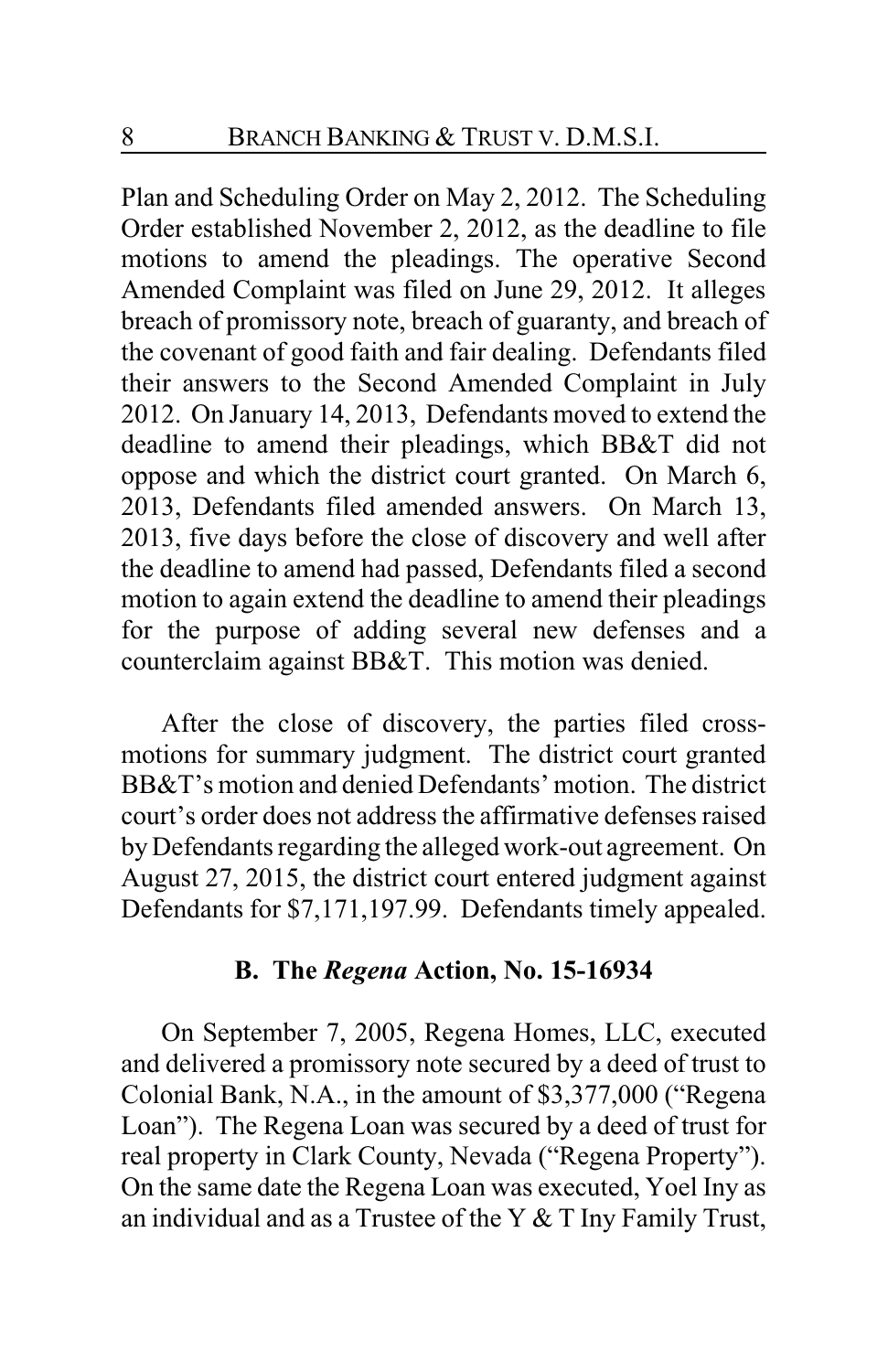Noam Schwartz as an individual and as a Trustee of the Noam Schwartz Trust, D.M.S.I., LLC, and Great American Capital executed and delivered guarantees of the payment of the Regena Loan. After subsequent amendments, the Regena Loan was due to be paid in full by December 8, 2009. It is undisputed that Defendants failed to repay the Regena Loan.

Colonial Bank, N.A., was succeeded by Colonial Bank, which subsequently failed and went into receivership. The FDIC, as receiver, executed the PAA and loss sharing agreement described above. The Regena Loan is listed on Schedule 4.15b to the loss sharing agreement. The Bulk Assignment is as described above. Finally, the FDIC produced an undated allonge purporting to endorse the Regena Loan to BB&T, effective August 14, 2009.

Just as with the D.M.S.I. Loan, BB&T engaged in discussions with Defendants about a work-out agreement regarding the Regena Loan. Defendants executed an Acknowledgment preserving BB&T's rights and remedies. BB&T had the Regena Property assessed each year from 2009 to 2011. These assessments revealed that the value of the Regena Property was rapidly declining.

On February 29, 2012, the Regena Property was sold at a non-judicial trustee's sale to partially satisfy the Regena Loan. BB&T filed the *Regena* Action against Defendants on March 16, 2012. On June 8, 2012, BB&T filed the operative Amended Complaint, alleging breach of guaranty, breach of the implied covenant of good faith and fair dealing, and for a deficiency judgment.

After discovery, the parties filed cross-motions for summary judgment. The district court denied Defendants'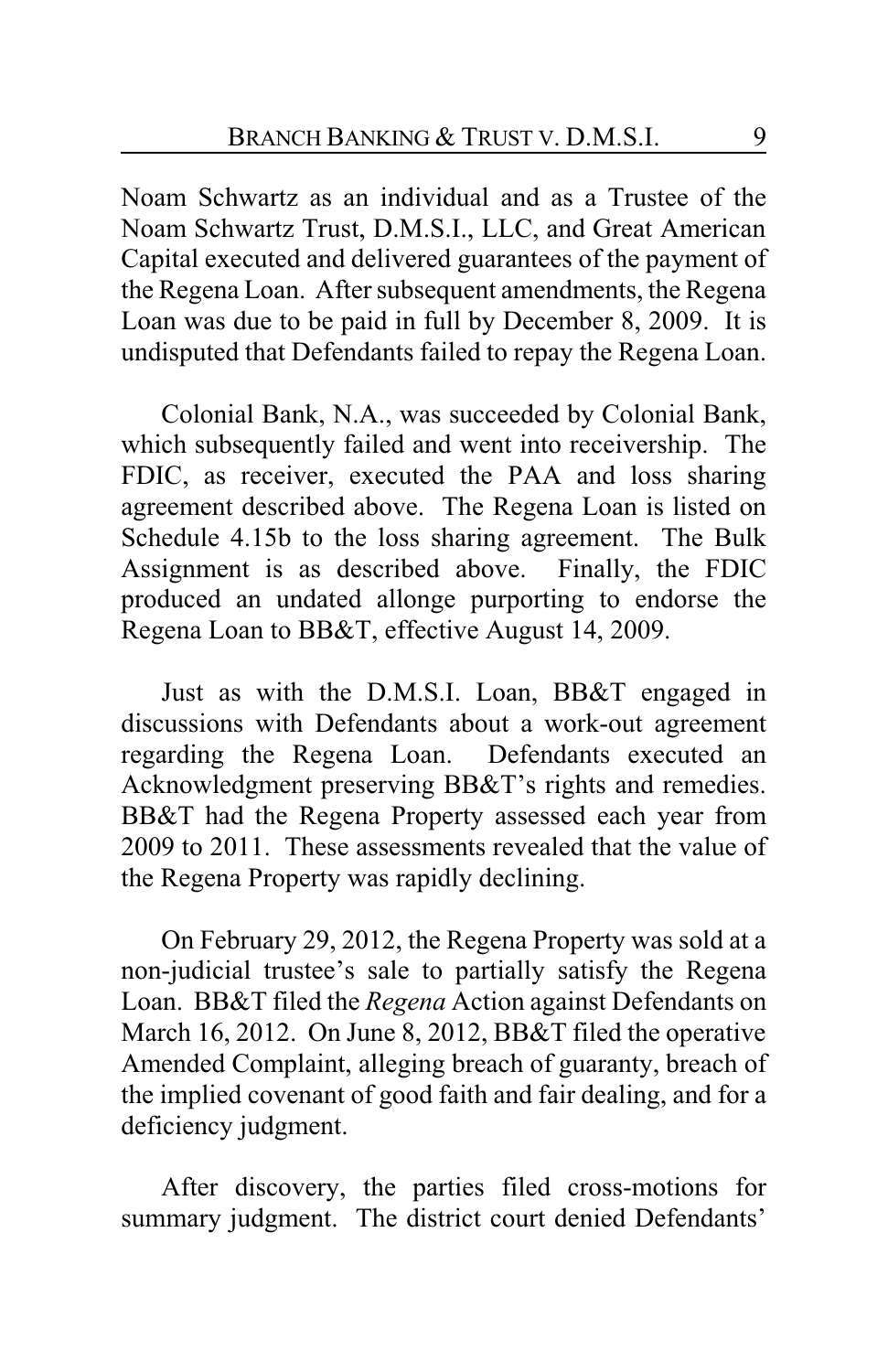motion and granted summary judgment to BB&T as to liability. The only remaining issue was the amount of the deficiency owed to BB&T. Defendants requested a jury to hear all issues relating to the deficiency. After briefing, the district court ruled that the fair market value of the Regena Property should be determined by the court, and the remaining issues would be left for the jury. The district court subsequently granted BB&T's motion *in limine* excluding all evidence of the alleged work-out agreement.

The parties stipulated to the sale price of the Regena Property. On April 13, 2015, a jury determined that the amount of debt on the Regena Loan on the date of the trustee's sale was \$2,069,845.78. On May 11, 2015, the parties stipulated to the fair market value of the Regena Property on the date of the trustee's sale. The district court then entered judgment against Defendants for \$1,975,766.24. Defendants timely appealed.

## **C. The** *Smoke Ranch* **Action, No. 15-16935**

On September 26, 2005, Smoke Ranch Development, LLC, executed and delivered a promissory note in the amount of \$800,000 to Colonial Bank, N.A. ("Smoke Ranch Loan"). The promissory note was secured by a Deed of Trust for certain real property in Clark County, Nevada ("Smoke Ranch Property"). On the same date, Yoel Iny, both as an individual and as Trustee of the Y  $&$  T Iny Family Trust, Noam Schwartz, as an individual and as a Trustee of the Noam Schwartz Trust, and D.M.S.I., LLC, executed a guarantee of the payment of the Smoke Ranch Loan. After subsequent amendments, the Smoke Ranch Loan was due to be paid in full by April 1, 2010. It is undisputed that Defendants failed to repay the Smoke Ranch Loan.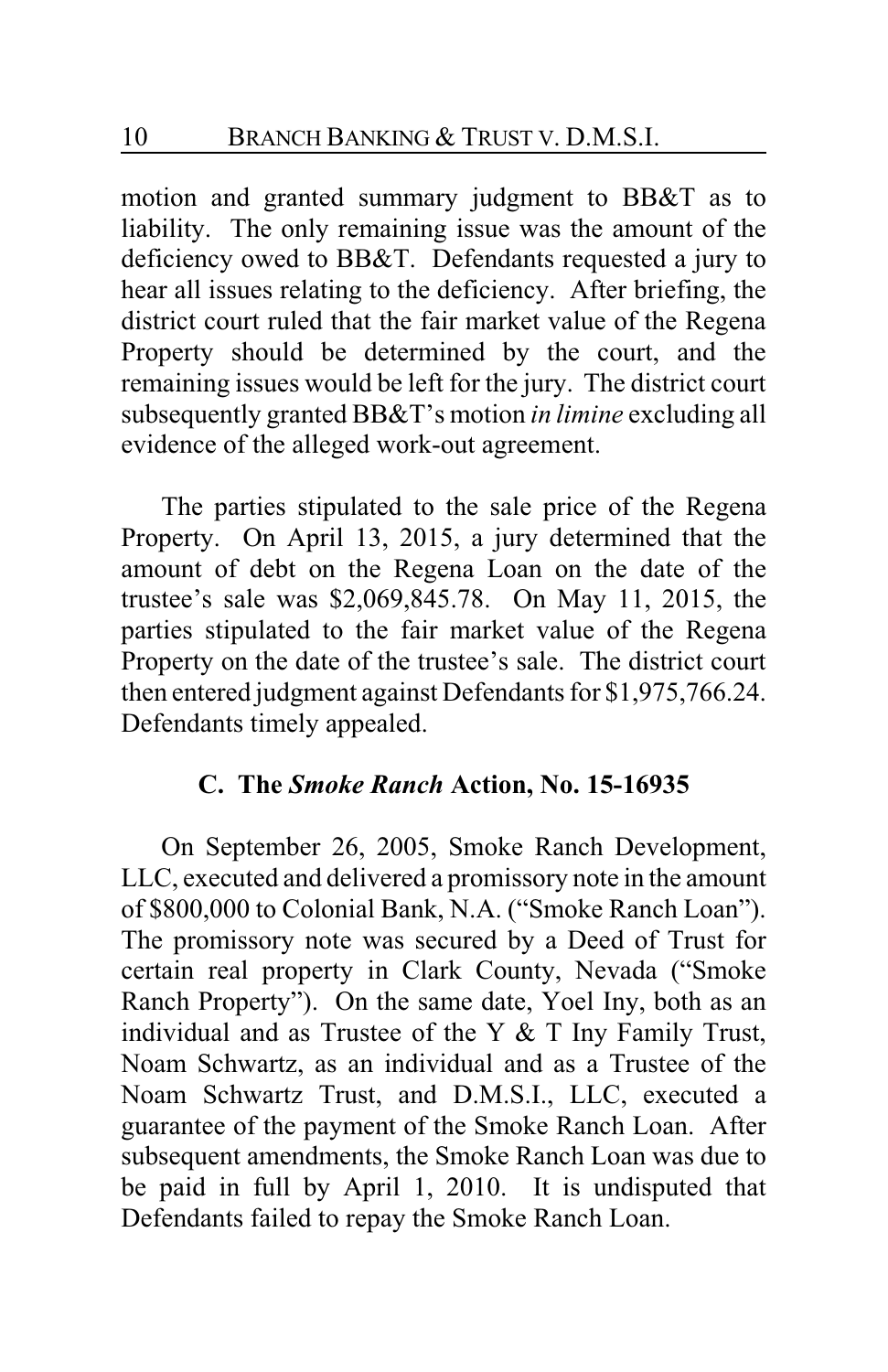Colonial Bank, N.A., was succeeded by Colonial Bank, which subsequently failed and went into receivership. The FDIC, as receiver, executed the PAA and loss sharing agreement, which are described above. The Smoke Ranch Loan is listed on Schedule 4.15b to the loss sharing agreement. The Bulk Assignment is as described above. Finally, the FDIC produced an undated allonge purporting to endorse the Smoke Ranch Loan to BB&T, effective August 14, 2009.

Just as with the D.M.S.I. and Regena Loans, BB&T engaged in discussions with Defendants about a work-out agreement regarding the Smoke Ranch Loan. Defendants executed an Acknowledgment preserving BB&T's rights and remedies. BB&T had the Smoke Ranch Property assessed twice, in 2009 and 2010. These assessments revealed that the value of the Regena Property was rapidly declining.

On February 29, 2012, the Smoke Ranch Property was sold at a non-judicial trustee's sale to partially satisfy the Smoke Ranch Loan. On March 16, 2012, BB&T filed the *Smoke Ranch* Action against Defendants. The operative Amended Complaint was filed on June 8, 2012. It alleges claims for breach of guaranty, breach of the implied covenant of good faith and fair dealing, and for a deficiency judgment.

After discovery, the parties filed cross-motions for summary judgment. On September 26, 2014, the district court entered summary judgment for BB&T on liability and denied Defendants' motions for summary judgment.

The only issue left was a determination of the amount of the deficiency. Just as in the *Regena* Action, Defendants requested a jury trial on all elements of this issue, but the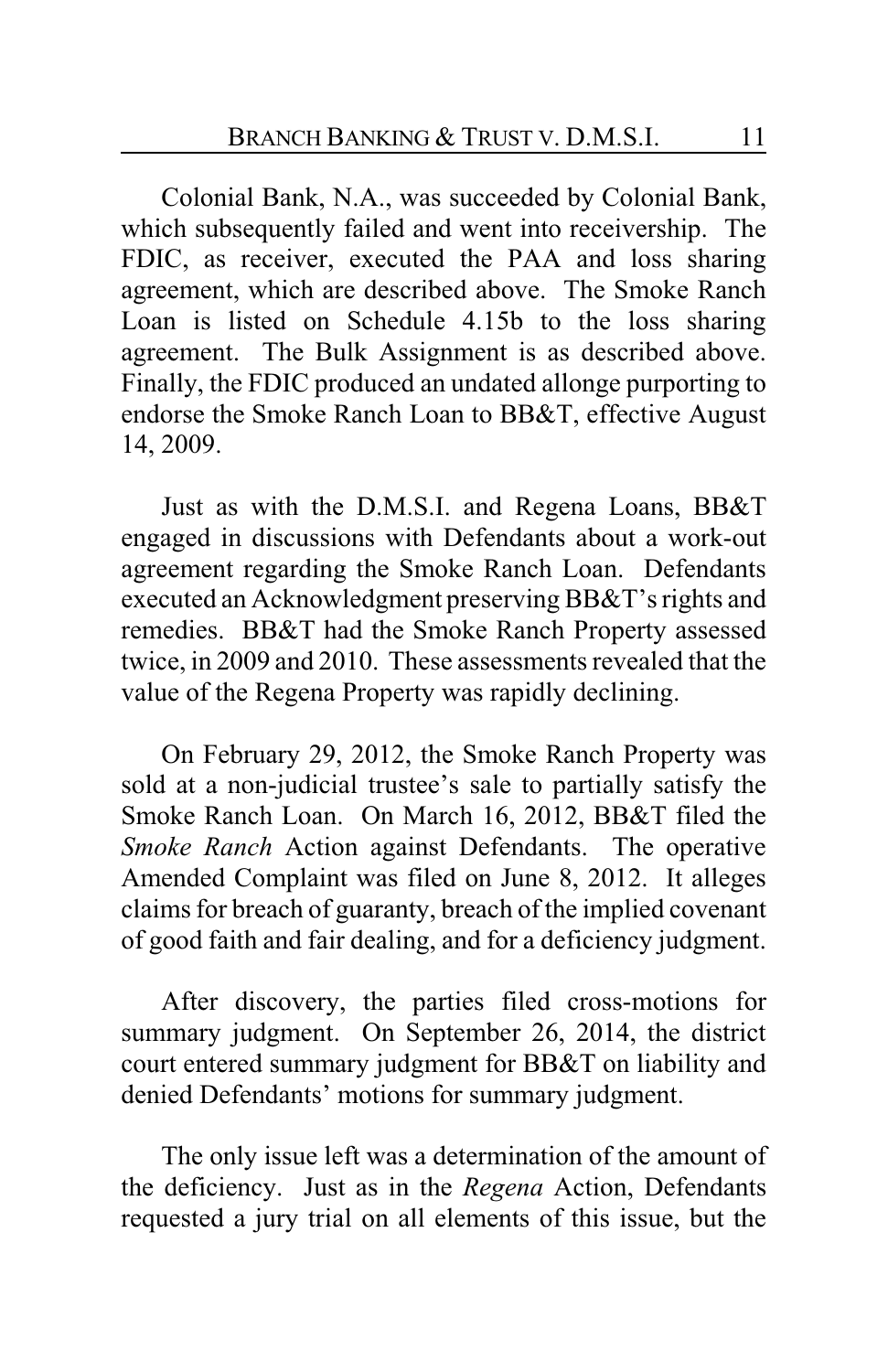district court determined that the fair market value of the Smoke Ranch Property would be determined by the court. The fair market value of the Smoke Ranch Property was determined at an evidentiary hearing. The parties stipulated to the sale price of the Smoke Ranch Property at the trustee's sale.

Prior to trial, the district court granted BB&T's motion *in limine* to exclude all evidence of the alleged work-out agreement.

On June 8, 2015, the parties agreed to stipulate to the amount of the debt remaining on the Smoke Ranch Loan. This obviated the need for a jury trial. After the relevant stipulations were made, the district court entered judgment against Defendants for \$630,401.15. Defendants timely appealed.

#### **II. STANDARDS OF REVIEW**

We review the district court's grant of summary judgment *de novo*. *Kraus v. Presidio Tr. Facilities Div./Residential Mgt. Branch*, 572 F.3d 1039, 1042 (9th Cir. 2009). Our review of denials of summary judgment is also *de novo*. *Brewster v. Shasta Cty.*, 275 F.3d 803, 806 (9th Cir. 2001).

Constitutional questions are reviewed *de novo*. *Servin-Espinoza v. Ashcroft*, 309 F.3d 1193, 1196 (9th Cir. 2002). This includes the question of whether there is a right to a jury trial under the Seventh Amendment. *Kulas v. Flores*, 255 F.3d 780, 783 (9th Cir. 2001).

Ordinarily, rulings on motions *in limine* are reviewed for an abuse of discretion. *Masson v. New Yorker Magazine,*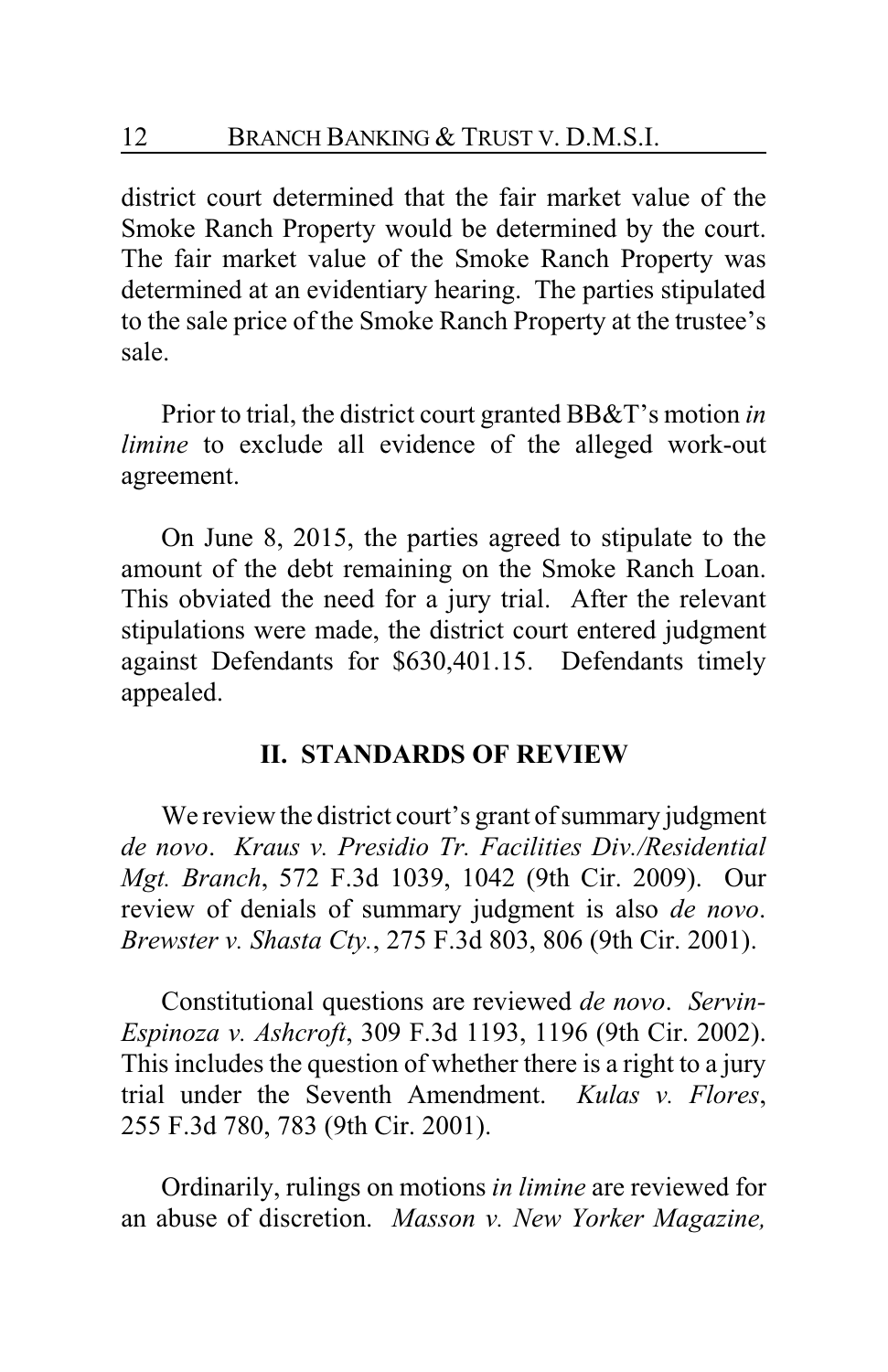*Inc.*, 85 F.3d 1394, 1399 (9th Cir. 1996). However, when a ruling on a motion *in limine* is used to "preclude[] presentation of a defense," we review the ruling *de novo*. *United States v. Ross*, 206 F.3d 896, 898–99 (9th Cir. 2000).

Denial of a motion to amend pleadings is reviewed for an abuse of discretion. *Johnson v. Mammoth Recreations, Inc.*, 975 F.2d 604, 607 (9th Cir. 1992).

#### **III. STANDING**

Defendants argue that BB&T lacked standing to bring the instant actions because it did not have the right to enforce the loans at the time it filed its complaints. We disagree.

#### **A. The Bulk Assignment**

The Bulk Assignment transferred to BB&T all security instruments previously owned by Colonial Bank, as well as all loans and promissory notes secured by those instruments. The Regena and Smoke Ranch Loans were secured, and they therefore fall within the scope of the Bulk Assignment.

Citing Nevada's statute of frauds, Nev. Rev. Stat. § 111.205(1), Defendants contend that the Bulk Assignment is invalid because it does not describe the property securing the loans with particularity. However, there can be no debate that the Regena and Smoke Ranch properties are adequately described in their respective Deeds of Trust, which are referenced in the Loan Documents. There is thus no merit to Defendants' contention that the Bulk Assignment does not describe the property with particularity.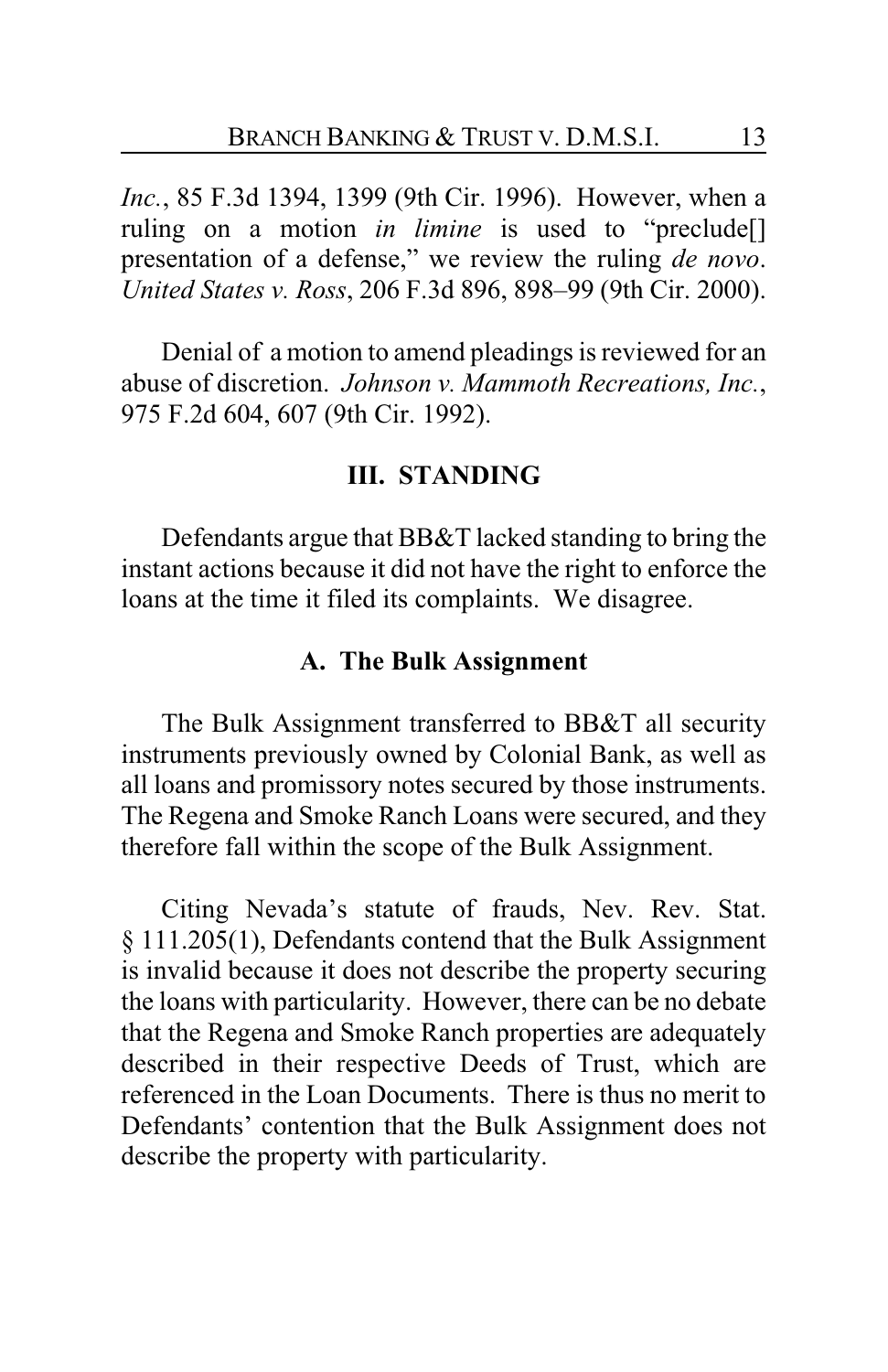#### **B. The PAA**

Section 3.1 of the PAA transferred to BB&T "all right, title, and interest of the Receiver [FDIC] in and to all of the assets . . . of the Failed Bank." On its face, all three loans are encompassed by this language. Section 3.1 goes on to state that "Schedules 3.1 and 3.1a attached hereto and incorporated herein sets forth certain categories of Assets purchased hereunder." The attached schedules are blank.

However, there is other evidence that the parties to the PAA intended to transfer the three loans at issue. At the same time that they entered into the PAA, the FDIC and BB&T entered into a loss sharing agreement to "reimburs[e ] loss sharing expenses on certain loans and other assets . . . when the Assuming Bank purchases" such assets. The loss sharing agreement therefore applies to "loans and other assets" that were transferred to BB&T. The loss sharing agreement lists the assets to which it applies in Schedule 4.15b. All three loans at issue were listed on this schedule. It is therefore apparent that the parties intended for the PAA to transfer all three loans, even if the loans were never listed in the correct schedule.

All three loans were therefore transferred by the PAA.

#### **C. Issue Preclusion**

Under Nevada law, issue preclusion requires four elements:

> "(1) the issue decided in the prior litigation must be identical to the issue presented in the current action; (2) the initial ruling must have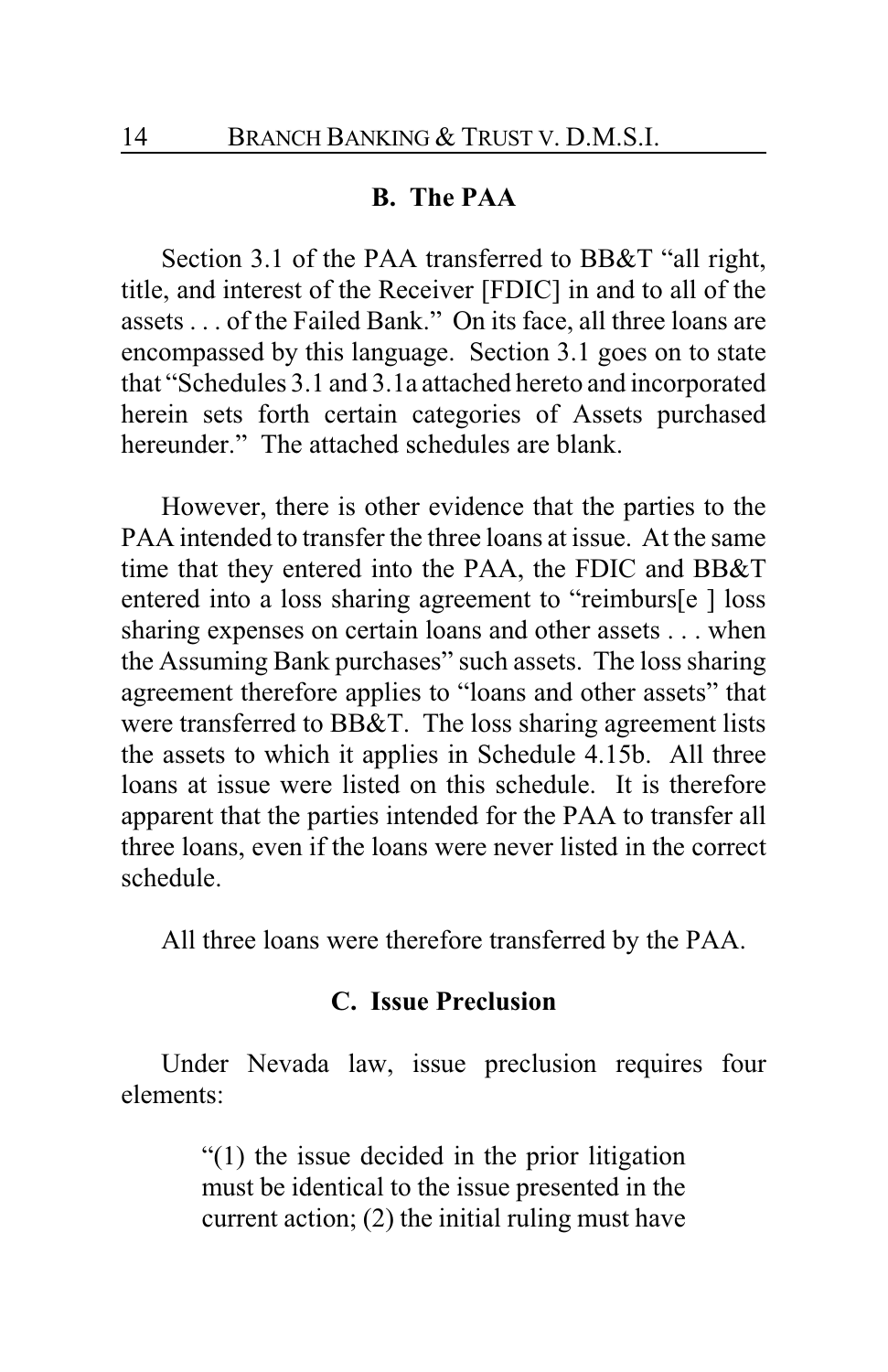been on the merits and have become final; ... (3) the party against whom the judgment is asserted must have been a party or in privity with a party to the prior litigation;" and (4) the issue was actually and necessarily litigated.

*Five Star Capital Corp. v. Ruby*, 194 P.3d 709, 713 (Nev. 2008) (footnote omitted) (quoting *Univ. of Nev. v. Tarkanian*, 879 P.2d 1180, 1191 (Nev. 1994)).

In 2013, the Nevada Supreme Court affirmed a lower court ruling that BB&T could not rely on the PAA to show assignment of a loan. *R & S St. Rose Lenders, LLC v. Branch Banking & Tr. Co.*, No. 56640, 2013 WL 3357064, \*3 (Nev. May 31, 2013) (affirming *Murdock v. Rad*, No. 08A574852, 2010 WL 9564700 (Nev. Dist. Ct. June 18, 2010)). The loan at issue in *R & S* and *Murdock* was not one of the loans at issue in the instant cases. Further, the *R & S* and *Murdock* courts' reasoning was not that BB&T lacked standing, but rather that it had failed to produce schedules to the PAA listing assets excluded from the transfer. There was thus no evidence that the loan at issue there was not excluded from the PAA by one of those schedules. *See R & S*, 2013 WL 3357064, at \*3.

The issue in *R & S* and *Murdock* was not "identical" to the issue in the instant cases. Those previous cases dealt with a different loan and a different evidentiary record. In the instant cases, BB&T has produced not only the PAA, but also the attendant schedules showing that the loans at issue were not excluded from the terms of the PAA. As the district court noted, "BB&T may have learned its evidentiary lesson from *Murdock*." *Branch Banking & Tr. Co. v. D.M.S.I. L.L.C.*, No. 2:11-cv-01778-APG-VCF, 2014 WL 4840770, at \*6 (D. Nev.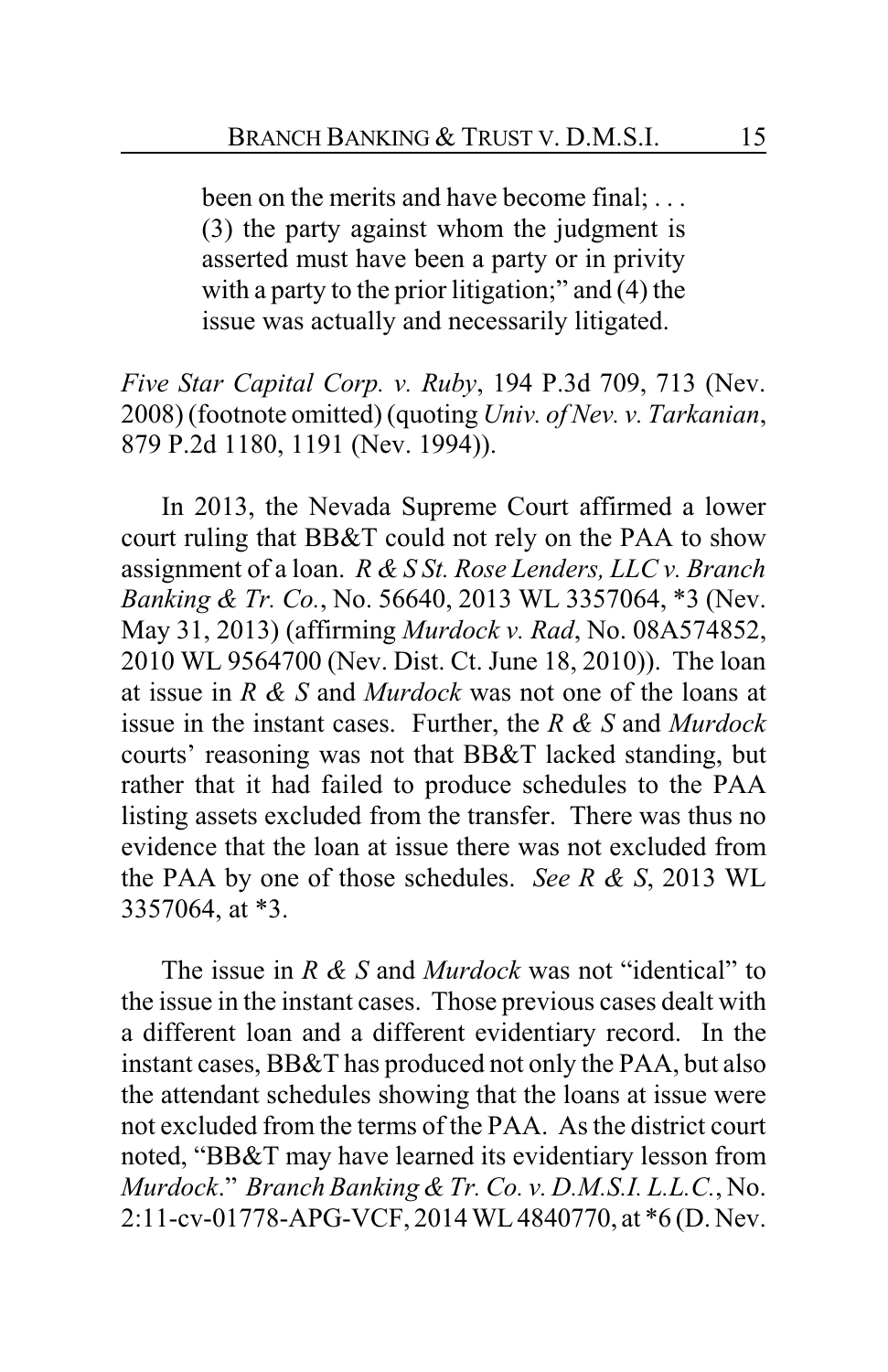Sept. 26, 2014). BB&T is therefore not issue-precluded from relying on the PAA to show that the loans were transferred to it.

Defendants also argue that BB&T is issue-precluded from relying on the Bulk Assignment because that agreement was excluded from evidence in the *Murdock* case. This argument lacks merit. The Bulk Assignment was excluded in *Murdock*, not because of any deficiency in the document itself, but because it was not timely disclosed by BB&T. *R & S*, 2013 WL 3357064, at \*3. The validity of the Bulk Assignment was never litigated in the state court, and BB&T is therefore not issue-precluded from relying on it.

#### **IV. FEDERAL PREEMPTION**

In the *Regena* and *Smoke Ranch* Actions, BB&T brought claims for deficiency. At the time this action was brought, Nev. Rev. Stat. § 40.459(1)(c) (repealed May 25, 2015) ("Subsection  $(1)(c)$ ") provided that the court in a deficiency action

> shall not render judgment for more than: . . . the amount by which the amount of the consideration paid for that right exceeds the fair market value of the property sold at the time of sale or the amount for which the property was actually sold, whichever is greater . . . .

There is no dispute that BB&T has not shown the consideration that it paid for the Regena and Smoke Ranch Loans. Defendants argue that BB&T has therefore failed to prove each element of its deficiency action. BB&T counters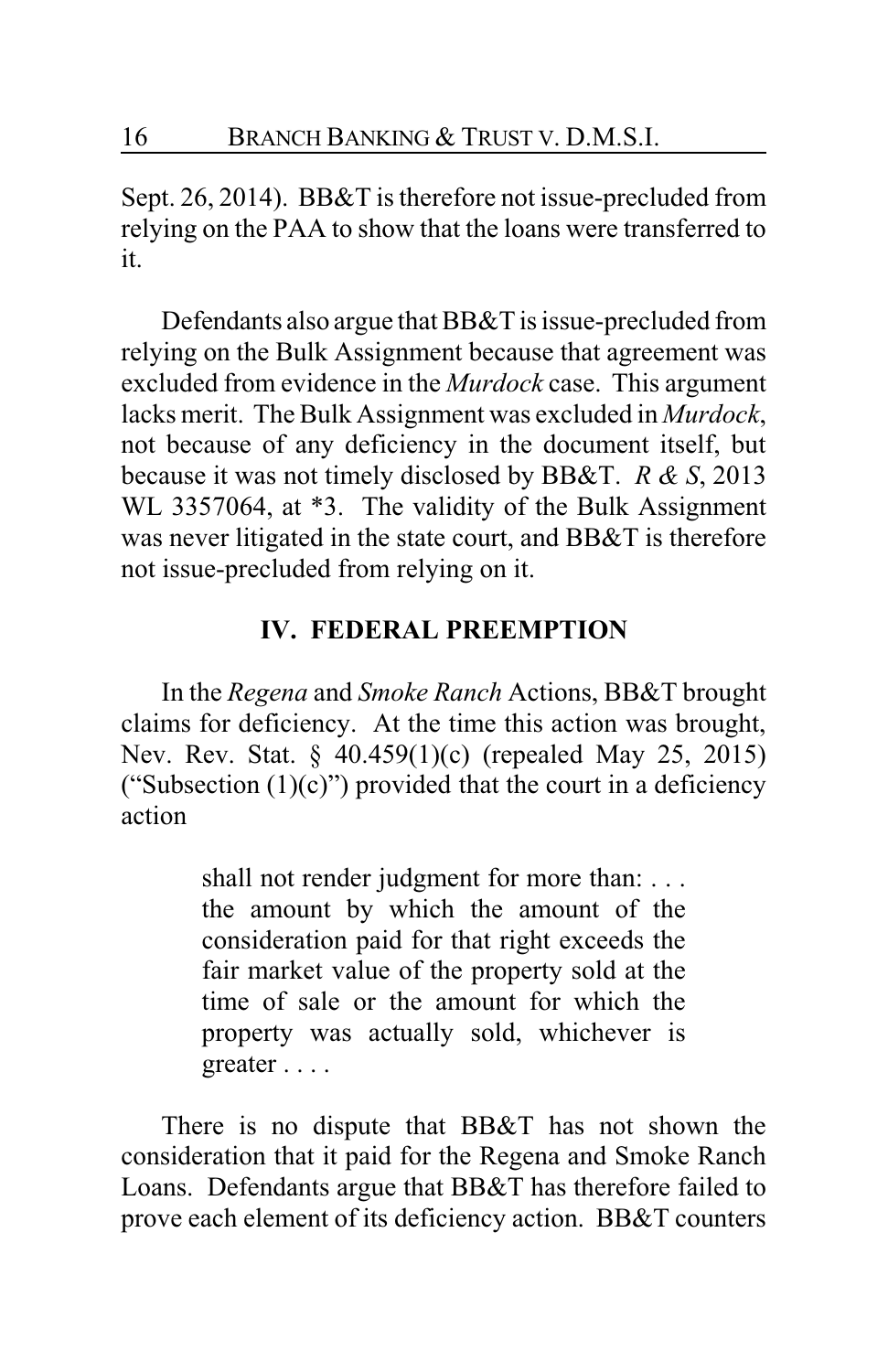that Subsection  $(1)(c)$  is unconstitutional as applied in these cases under the Supremacy Clause and the Contracts Clause of the U.S. Constitution. We hold that Subsection  $(1)(c)$  is preempted by federal law.**<sup>2</sup>**

Prior to 2011, Nev. Rev. Stat. § 40.459 limited the amount recoverable in a deficiency action to the lesser of (1) the difference between the amount of the debt and the fair market value of the property at the time of sale; or (2) the difference between the amount of the debt and the actual sale price of the property. Nev. Rev. Stat.  $\S 40.459(1)$ – $(2)$  (1993). In 2011,  $\S$  40.459 was amended to add Subsection (1)(c). 2011 Nev. Stat. ch. 311 § 5 at 1743. The purpose of Subsection  $(1)(c)$  was to "reduce foreclosures in favor of alternatives by eliminating the ability of a third party to profit by purchasing real estate debt at a discount and foreclosing at full price." *Eagle SPE NV I, Inc. v. Kiley Ranch Cmtys.*, 5 F. Supp. 3d 1238, 1246 (D. Nev. 2014).

The Financial Institutions Reform, Recovery, and Enforcement Act of 1989 ("FIRREA") is one of the statutes that govern the FDIC. *See* Pub. L. 101-73, 103 Stat. 183, codified as amended in various sections of Title 12, U.S.C. The underlying purpose of FIRREA as a whole is "to enable the federal government to respond swiftly and effectively to the declining financial condition of the nation's banks and savings institutions." *Henderson v. Bank of New Eng.*, 986 F.2d 319, 320 (9th Cir. 1993).

In *Munoz v. Branch Banking & Tr. Co.*, 348 P.3d 689 (Nev. 2015), the Nevada Supreme Court held that Subsection

**<sup>2</sup>** Because we affirm on that basis, we do not address Defendants' Contracts Clause argument.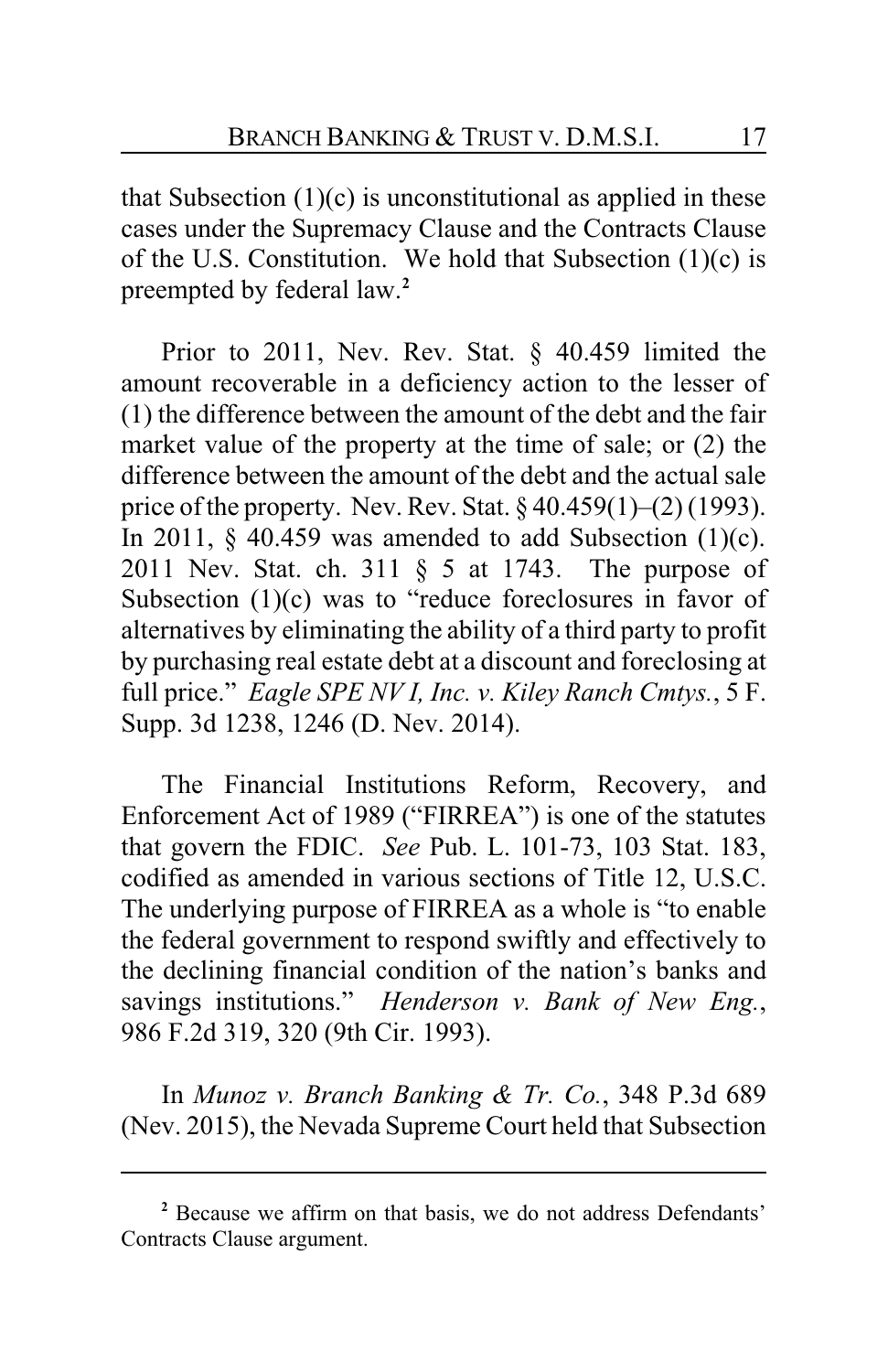(1)(c) is preempted by FIRREA to the extent that it would limit recovery on loans transferred by the FDIC. *Id*. at 690. The court reasoned that applying Subsection  $(1)(c)$  to transferees of loans from the FDIC would frustrate the purpose of FIRREA by making it more difficult for the FDIC to dispose of the assets of failed banks. *Id.* State law is preempted when it "frustrates the purpose of the national legislation, or impairs the efficiencies of these agencies of the Federal government to discharge the duties for the performance of which they were created." *McClellan v. Chipman*, 164 U.S. 347, 357 (1896) (quoting *Davis v. Elmira Sav. Bank*, 162 U.S. 275, 283 (1896); *see also Malone v. White Motor Corp.*, 435 U.S. 497, 504 (1978) (observing that state and local laws that frustrate federal law are preempted).

The reasoning in *Munoz* is persuasive. It would be more difficult for the FDIC to dispose of the assets of failed banks if the transferee could not turn a profit on those assets. BB&T would likely never have accepted the Regena and Smoke Ranch Loans if it believed that Subsection (1)(c) would limit its ability to recover on those loans in a deficiency action. We adopt the reasoning of *Munoz* and hold that Subsection  $(1)(c)$  is preempted by federal law as applied to transferees of the FDIC.

## **V. AFFIRMATIVE DEFENSES**

In each of these three cases, Defendants assert affirmative defenses based on an alleged work-out agreement with BB&T. According to Defendants, BB&T promised Defendants "adequate time to implement a real estate property action plan regarding various loans it had" with Defendants in exchange for writing off or writing down the loans at issue. The district court did not err in granting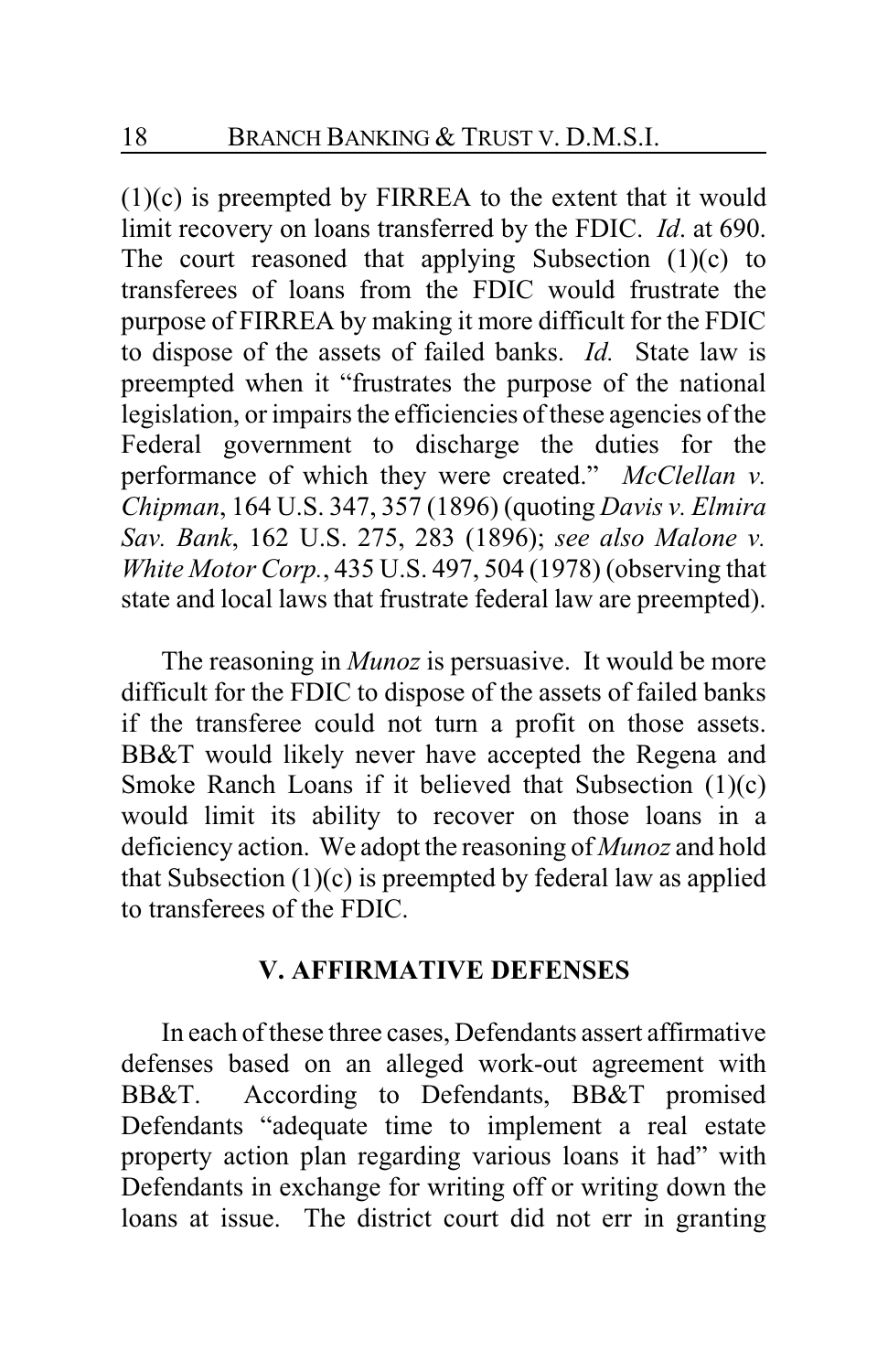summary judgment to BB&T in spite of Defendants' defenses.

## **A. Breach of Covenant of Good Faith and Fair Dealing**

Defendants argue that the alleged work-out agreements constituted contracts, and, as with all contracts, came with implied covenants of good faith and fair dealing. *Hilton Hotels Corp. v. Butch Lewis Prods., Inc.*, 862 P.2d 1207, 1209 (Nev. 1993). Under Nevada law, this covenant is breached when "one party performs a contract in a manner that is unfaithful to the purpose of the contract and the justified expectations of the other party are thus denied." *Perry v. Jordan*, 900 P.2d 335, 338 (Nev. 1995) (quoting *Hilton Hotels Corp v. Butch Lewis Prods., Inc*., 808 P.2d 919, 913 (Nev. 1991). Defendants contend that BB&T violated the covenant of good faith and fair dealing when it filed the instant actions without giving Defendants time to execute a work-out plan.

This defense fails because the alleged work-out agreements did not constitute contracts. Rather, it appears that BB&T orally promised Defendants time to come up with a way to work out their debt. Such a promise, with no consideration, is not a contract. *Pink v. Busch*, 691 P.2d 456, 459 (Nev. 1984). Absent a contract, there can be no implied covenant of good faith and fair dealing.

Further, any oral work-out agreement between BB&T and Defendants would be void or unenforceable. The Loan Documents specifically provide that they can only be modified by written agreement. The alleged oral work-out agreements could not, therefore, have modified the Loan Documents or released Defendants from liability.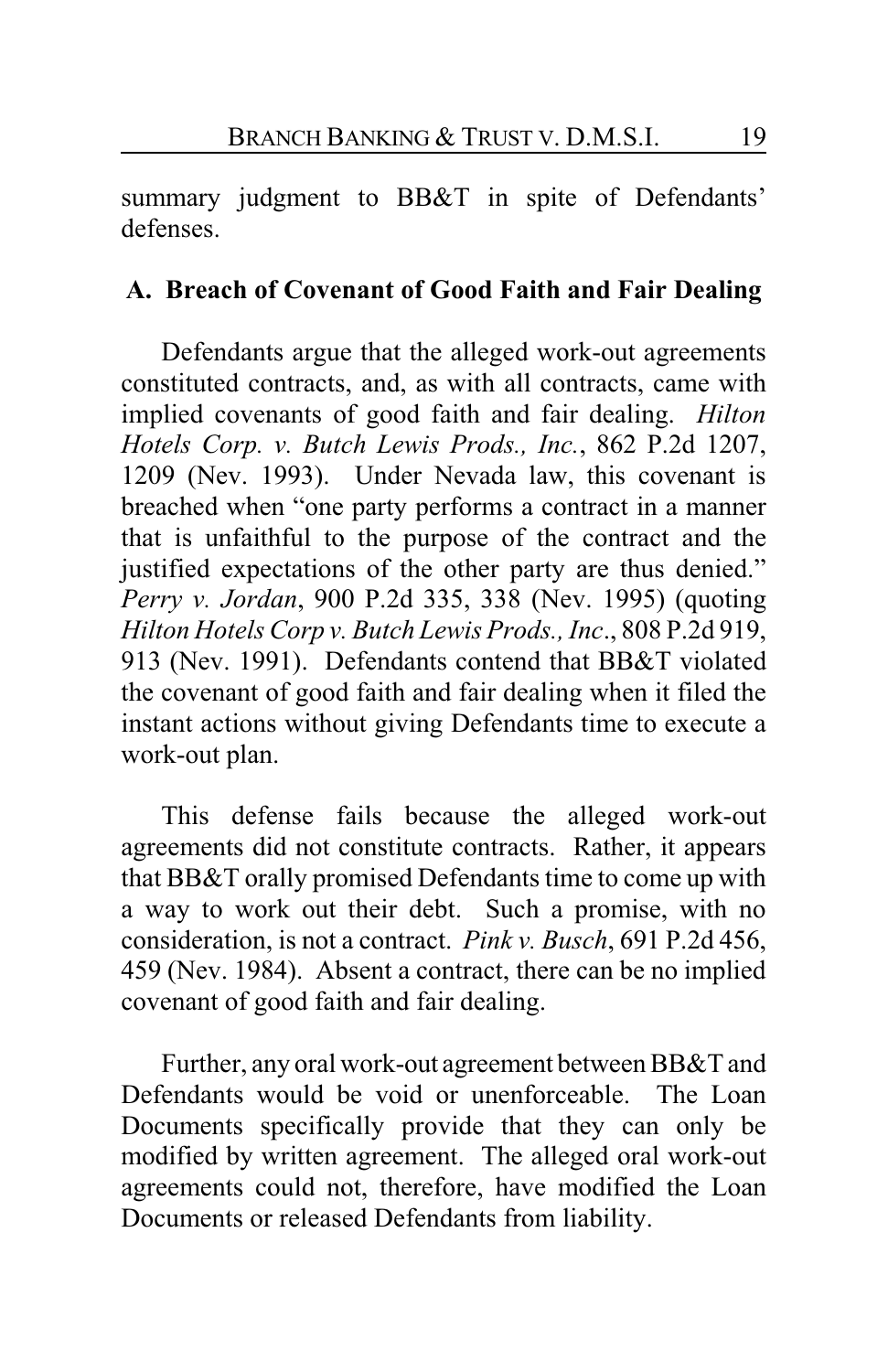Defendants also entered into written Acknowledgments that any discussions regarding a work-out agreement would not prejudice BB&T with respect to its "rights and remedies." Defendants in each action were thus parties to the Loan Documents and the Acknowledgments, both of which made them aware that BB&T could collect on its loan, notwithstanding any oral discussions about a work-out.

## **B. Estoppel**

Estoppel can apply to a promise for which there was no consideration paid. In such a case, reliance is a substitute for consideration. *Id*. The elements of promissory estoppel are:

> (1) the party to be estopped must be apprised of the true facts; (2) he must intend that his conduct shall be acted upon, or must so act that the party asserting estoppel has the right to believe it was so intended; (3) the party asserting the estoppel must be ignorant of the true state of facts; (4) he must have relied to his detriment on the conduct of the party to be estopped.

*Id.* (quoting *Chequer, Inc. v. Painters & Decorators Joint Comm., Inc.*, 655 P.2d 996, 998–99 (Nev. 1982)). In this case, the third element is absent. Defendants were not ignorant that BB&T could commence a lawsuit to collect on the loans at any time. Defendants knew that 1) the Loan Documents could only be modified by written agreement, and 2) the Acknowledgments reserved BB&T's rights and remedies under the Loan Documents. They could not have reasonably believed that BB&T would give theminfinite time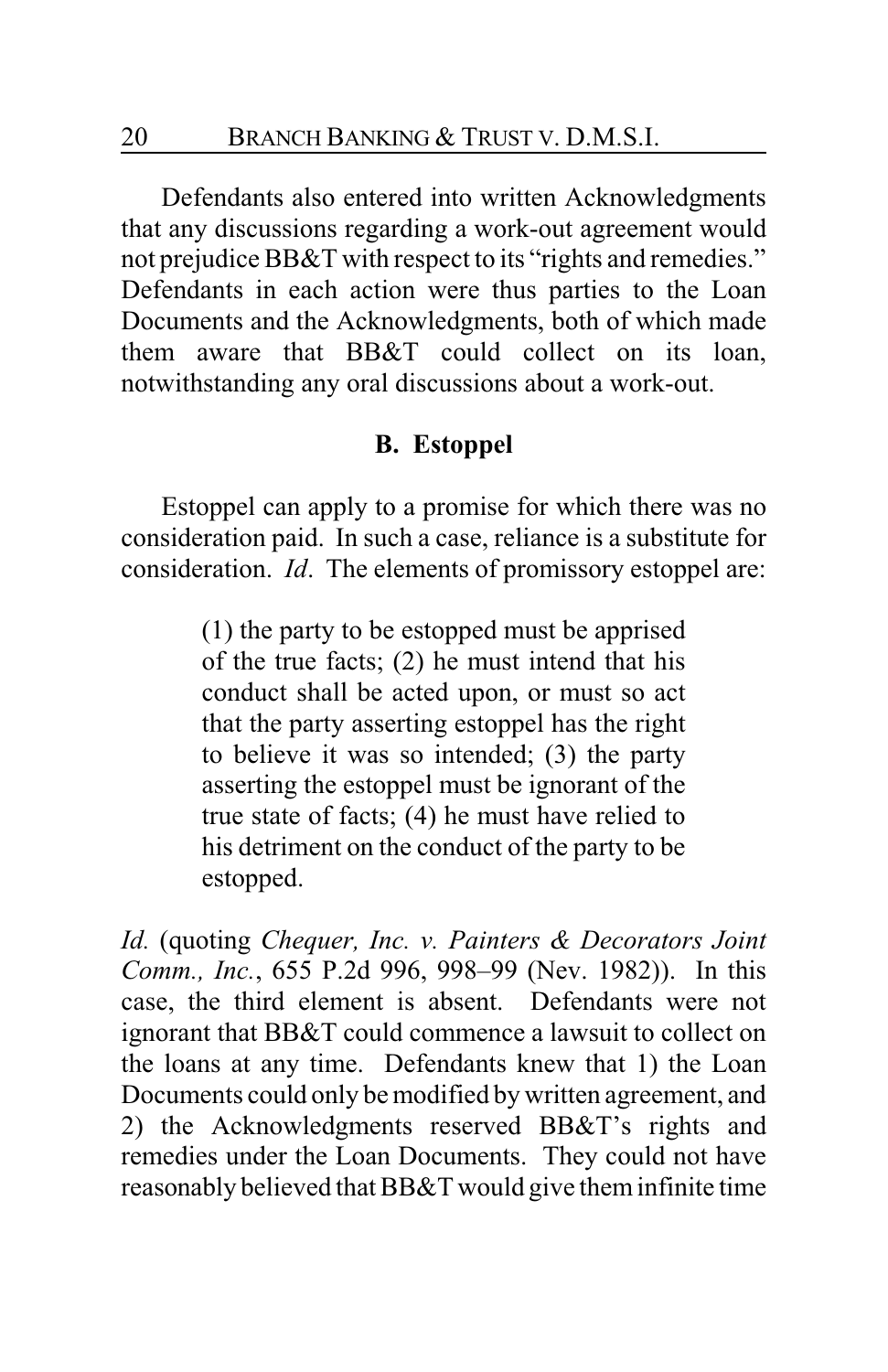to put their affairs in order. The defense of estoppel therefore fails.

#### **C. Modification and Waiver**

Defendants argue that the alleged oral work-out agreements modified the terms of their loans and that by entering the work-out agreement, BB&T waived its right to collect on the loan in a lawsuit. However, as noted above, the Loan Documents could only be modified by written agreement. No oral work-out agreement could have modified the loans or operated to waive BB&T's rights.

#### **D. Laches**

Defendants argue that BB&T is subject to the doctrine of laches because it waited too long before foreclosing on the Regena and Smoke Ranch Properties, thereby allowing the prices to drop with the market. "Especially strong circumstances must exist . . . to sustain a defense of laches when the statute of limitations has not run." *Bldg. & Constr. Trades Council of N. Nev. v. State ex rel. Pub. Works Bd.*, 836 P.2d 633, 637 (Nev. 1992) (citation omitted). BB&T brought the *Regena* and *Smoke Ranch* Actions within the statute of limitations, and Defendants have not identified any circumstances that make the application of laches appropriate.

#### **E. Failure to Mitigate Damages**

In the *Regena* and *Smoke Ranch* Actions, Defendants asserted the defense of failure to mitigate damages. The basis for this defense is that BB&T strung Defendants along with promises of a work-out agreement, all the while intending to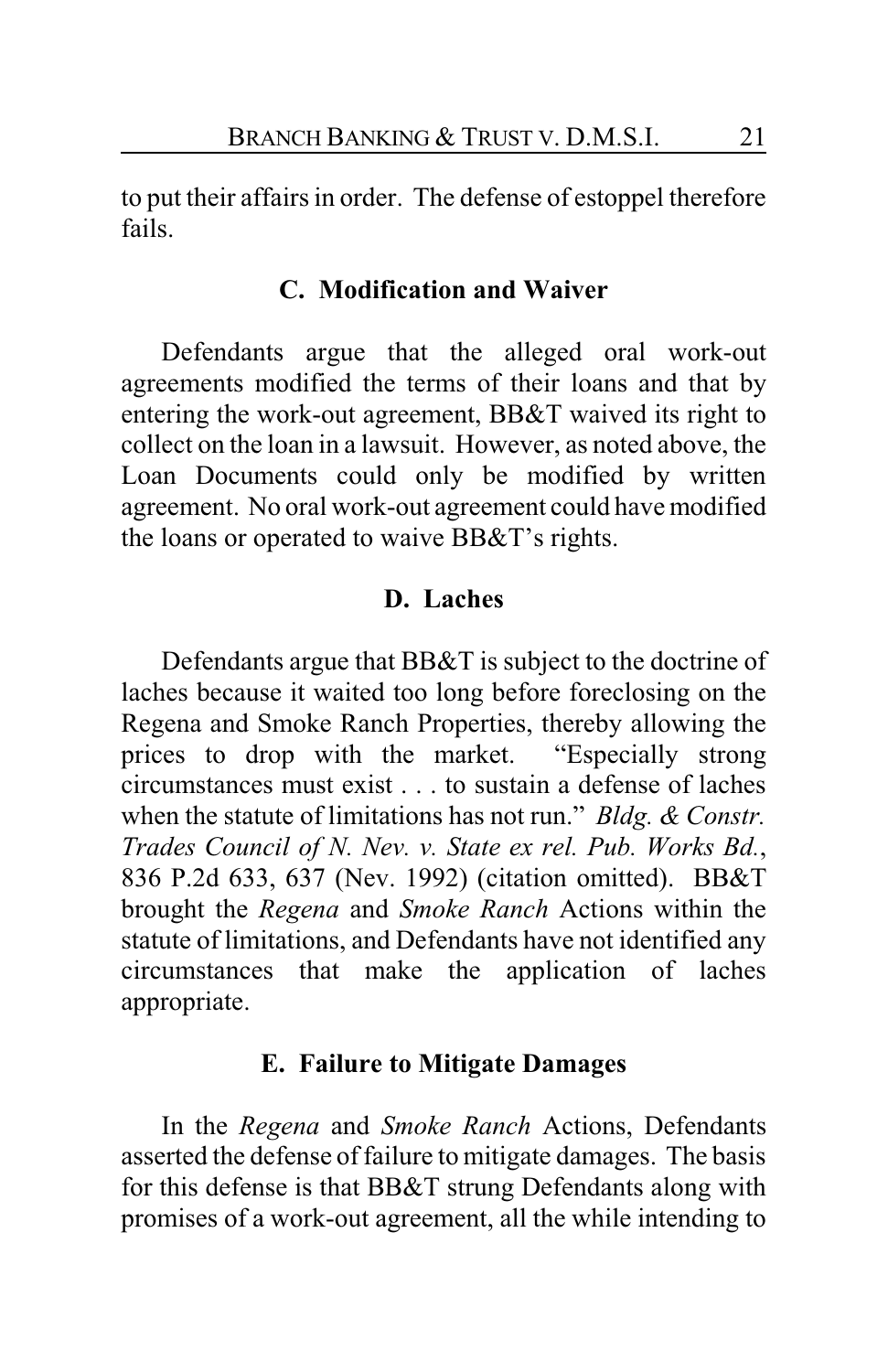foreclose on the properties when the market bottomed out. However, Defendants have not cited any precedent showing that BB&T thereby breached a duty to them.

Although there is no Nevada case directly on point, in at least one other jurisdiction that has addressed the issue, the court held that there is no duty for a secured creditor to time a foreclosure sale so as to minimize a deficiency. *FDIC v. Coleman*, 795 S.W.2d 706, 709–710 (Tex. 1990). In *Coleman*, the Texas Supreme Court reasoned:

> If a creditor were obliged to hasten to liquidate security in a declining market, logically it would also be required to wait to liquidate security in a climbing market. The FDIC assumed no such obligation under the guaranties in this case, and none should be imposed by law. It is difficult enough to determine when it is best to foreclose to protect one's own interests; it is virtually impossible to know when it is best to protect others' interests.

*Id.* at 710. In addition, the court noted that the secured debtor always had the option to sell the property itself if it believed the market to be favorable, rather than waiting for the secured creditor to foreclose. *Id.* at 709.

We find the reasoning of the *Coleman* court persuasive. BB&T owed no duty to mitigate Defendants' deficiency by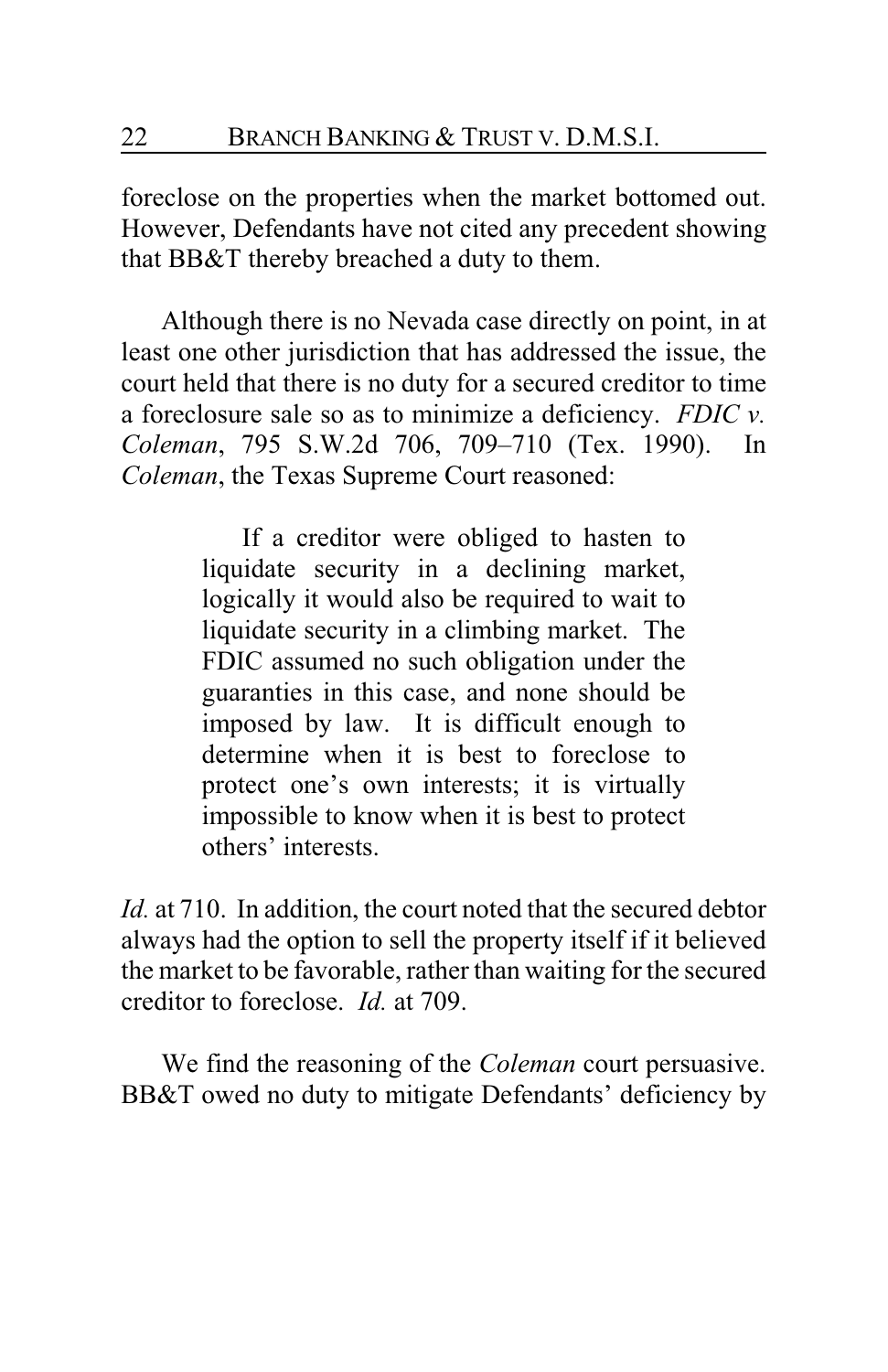the timing of its foreclosure proceedings; the mitigation of damages defense therefore fails.**<sup>3</sup>**

## **VI. LATE-FILED MOTION TO AMEND PLEADINGS**

In the *D.M.S.I.* Action, after the deadline to amend had already passed, Defendants requested leave to again extend the deadline. Defendants sought to amend their pleading to add four new defenses and a counterclaim based on the alleged work-out agreement.

Under Federal Rule of Civil Procedure 16, "[a] schedule may be modified only for good cause and with the judge's consent." Fed. R. Civ. P. 16(b)(4). "Once the district court had filed a pretrial scheduling order pursuant to Federal Rule of Civil Procedure 16 which established a timetable for amending pleadings that rule's standards controlled." *Johnson*, 975 F.2d at 607–08. The good cause standard of Rule 16(b) "primarily considers the diligence of the party seeking the amendment." *Id.* at 609. "If that party was not diligent, the inquiry should end." *Id.*

Extension of deadlines in this case was also governed by District of Nevada Local Rule 26-4, which provides that a "motion or stipulation to extend any date set by the discovery plan, scheduling order, or other order must . . . be supported

**<sup>3</sup>** We note in passing without commenting further that this argument, as well as Defendants' laches defense, is predicated on BB&T's "waiting too long" before commencing foreclosure proceedings. This is directly contrary to Defendants' argument under Part V.A, above, that BB&T breached the covenant of good faith and fair dealing in the work-out agreements by commencing foreclosure proceedings too early without giving Defendants time to execute a work-out plan.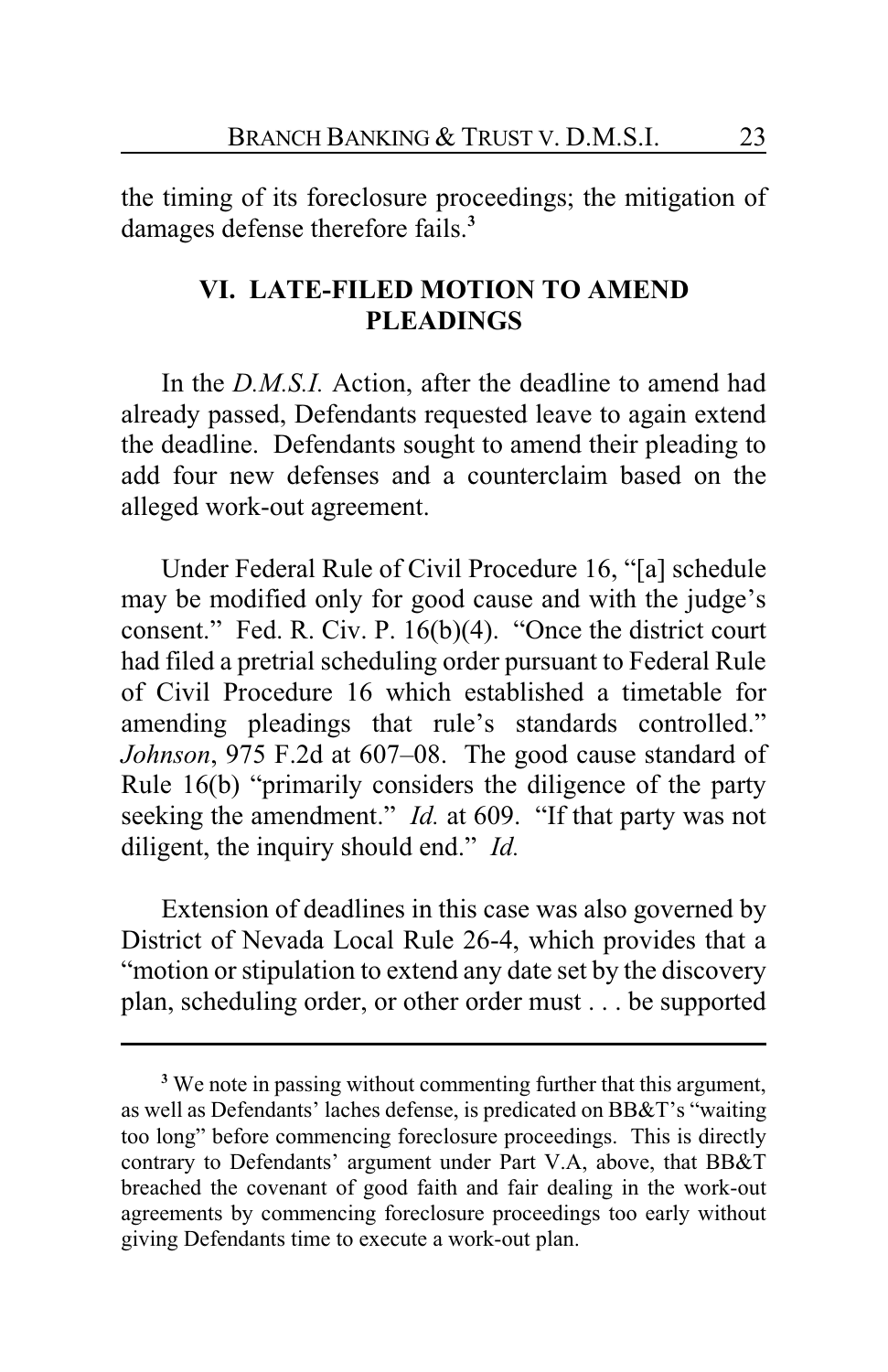by a showing of good cause for the extension." D. Nev. LR 26-4. If the request to extend a deadline is made "after the expiration of the subject deadline," the movant must also demonstrate "that the failure to act was the result of excusable neglect." *Id.* The case law does not discuss the definition of excusable neglect in this context, but in the context of a motion under Rule 60(b)(1) of the Federal Rules of Civil Procedure, "whether neglect is excusable . . . depends on at least four factors: (1) the danger of prejudice to the opposing party; (2) the length of the delay and its potential impact on the proceedings; (3) the reason for the delay; and (4) whether the movant acted in good faith." *Bateman v. U.S. Postal Serv.*, 231 F.3d 1220, 1223–24 (9th Cir. 2000).

Defendants have demonstrated neither good cause nor excusable neglect. The defenses and counterclaim they sought to add were based on the work-out agreement, which Defendants knew about long before the deadline to amend had passed. Defendants were thus not diligent. The district court did not abuse its discretion in concluding that Defendants did not demonstrate good cause. That, on its own, was a sufficient reason to deny Defendants' motion.

With regard to excusable neglect, Defendants go on at length in their briefs about why their proposed amendment would not prejudice BB&T. They argue that because the amendments were based on the same facts as affirmative defenses that had already been pled, no additional discovery would be required. Whether or not this is true, Defendants provide no explanation at all for their delay. The "reason for the delay" factor of excusable neglect has thus not been addressed at all. Absent any explanation for the delay, the district court acted within its discretion in concluding that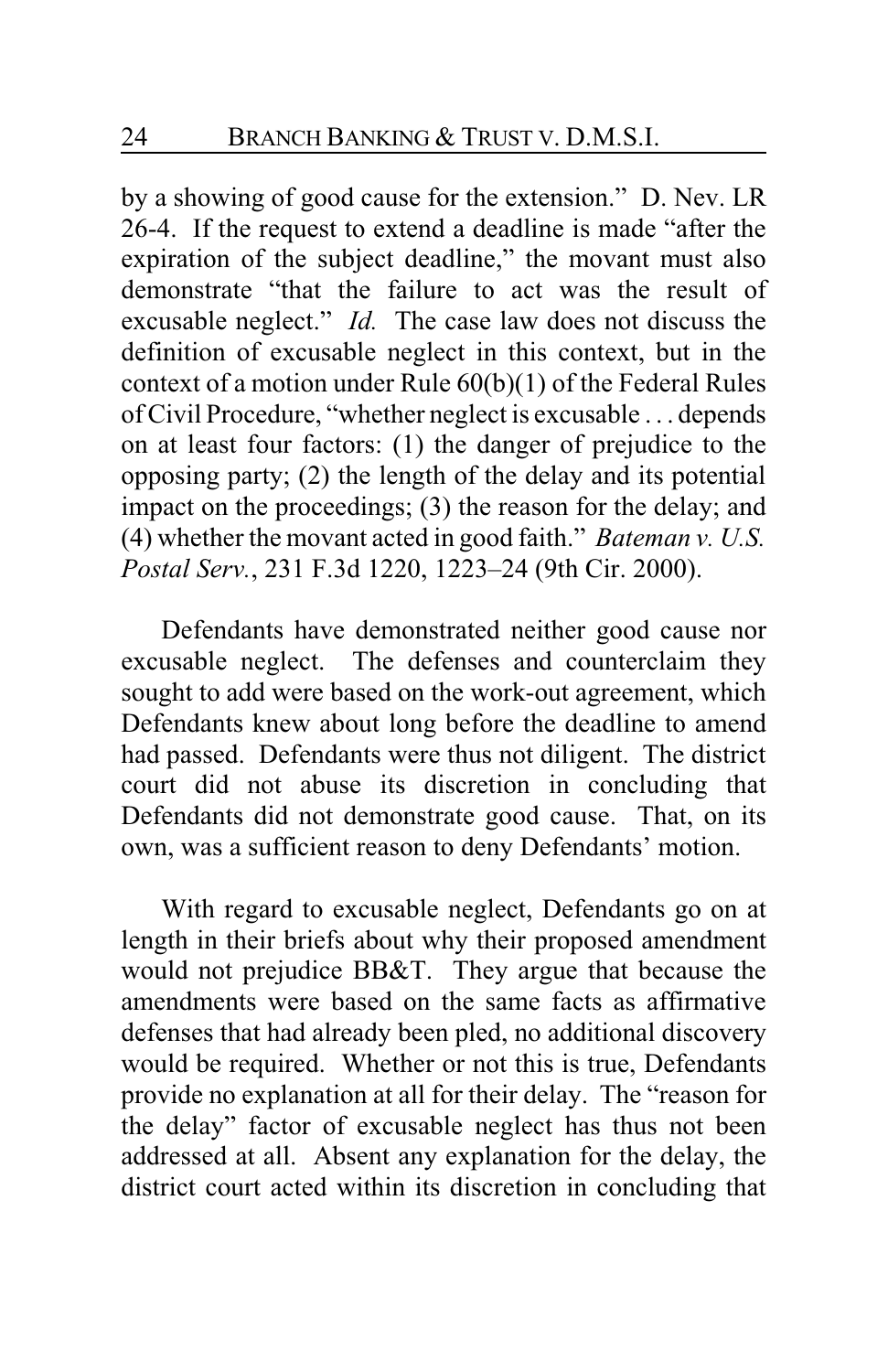Defendants' neglect was not excusable and thus in denying the motion to extend the deadline.

#### **VII. RIGHT TO JURY TRIAL**

In the *Regena* and *Smoke Ranch* Actions, the district court granted summary judgment on liability to BB&T and left the amount of damages (the deficiency) for trial. The district court decided to determine the fair market value of the Regena and Smoke Ranch properties itself rather than submitting the issue to a jury, as Defendants demanded. Defendants contend that the district court violated their Seventh Amendment right to a jury trial by not submitting the fair market value issue to a jury.**<sup>4</sup>**

Under the Seventh Amendment, the right to a jury trial exists in "Suits at common law." U.S. CONST. amend. VII. This means that the right applies to actions analogous to those historically tried in courts of law as opposed to courts of equity. *Tull v. United States*, 481 U.S. 412, 417 (1987). To determine whether the right applies to a statutory action, courts first "compare the statutory action to 18th-century actions brought in the courts of England prior to the merger of the courts of law and equity." *Granfinanciera, S.A. v. Nordberg*, 492 U.S. 33, 42 (1989) (quoting *Tull*, 481 U.S. at 417). Second, courts "examine the remedy sought and

**<sup>4</sup>** Prior to the deficiency trial, Defendants in the *Regena* Action stipulated to the fair market value of the Regena property, the very issue on which they had demanded a jury trial, and the amount of the deficiency was determined on that basis. Parties are bound by their stipulations. *Payne v. Norwest Corp.*, 185 F.3d 1068, 1071–72 (9th Cir. 1999). Defendants' stipulation of fair market value rendered trial of that issue, whether by jury or otherwise, moot in the *Regena* Action. We therefore address this issue only as it relates to the *Smoke Ranch* Action.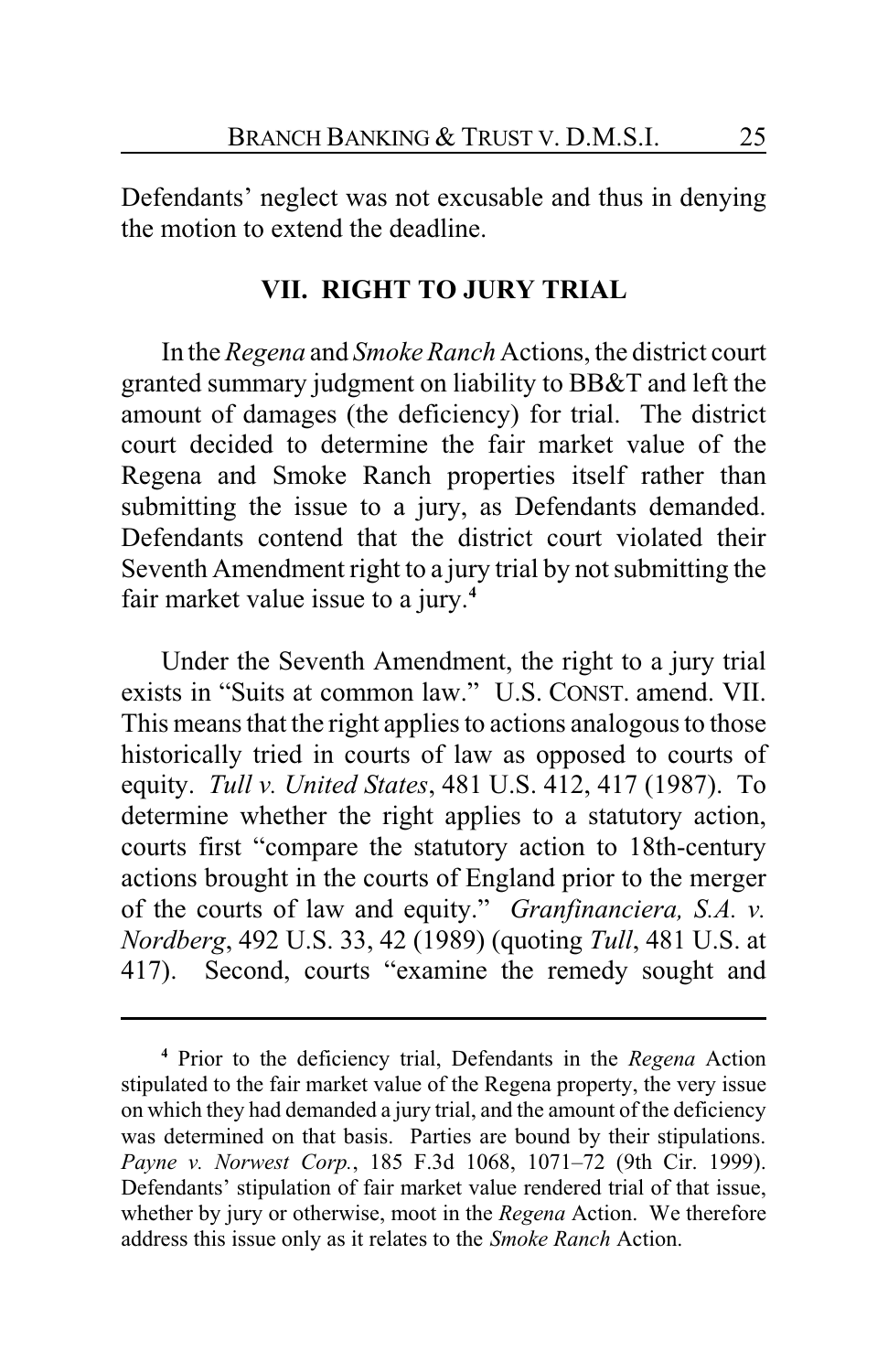determine whether it is legal or equitable in nature." *Id.* (quoting *Tull*, 481 U.S. at 417–18). "The second stage of this analysis is more important than the first." *Id.*

Nevada law allows the holder of a secured debt to institute a deficiency action for the lesser of  $(1)$  the difference between the amount of the debt and the fair market value of the property at the time of sale; or (2) the difference between the amount of the debt and the actual amount for which the property was sold. Nev. Rev. Stat. § 40.459(2). Nevada law appears to contemplate that fair market value in deficiency actions will be determined by the court, not by a jury. Nev. Rev. Stat. § 40.457(1) ("Before awarding a deficiency judgment under NRS 40.455, the court shall hold a hearing and shall take evidence presented by either party concerning the fair market value of the property sold as of the date of foreclosure sale."). The Seventh Amendment analysis confirms that this is the appropriate procedure.

At common law, the holder of a secured debt could pursue an action by selling the property at a trustee's sale. *McMillan v. United Mortg. Co.*, 412 P.2d 604, 605 (Nev. 1966). After the sale, the lender could bring a deficiency action for the difference between the balance due on the note and the sales price at the trustee's sale. *See, e.g.*, Restatement (Third) of Property: Mortgages § 8.4, Reporters' Note to cmt. a ("Several states continue to adhere to the common-law rule that when a foreclosure sale does not yield at least the amount of the mortgage obligation, the mortgagee is entitled to a deficiency judgment measured by the difference between the foreclosure price and the mortgage obligation."). The concept of measuring deficiency by the difference between the debt and the fair market value of the property has no place at common law. Although there is no Nevada law on the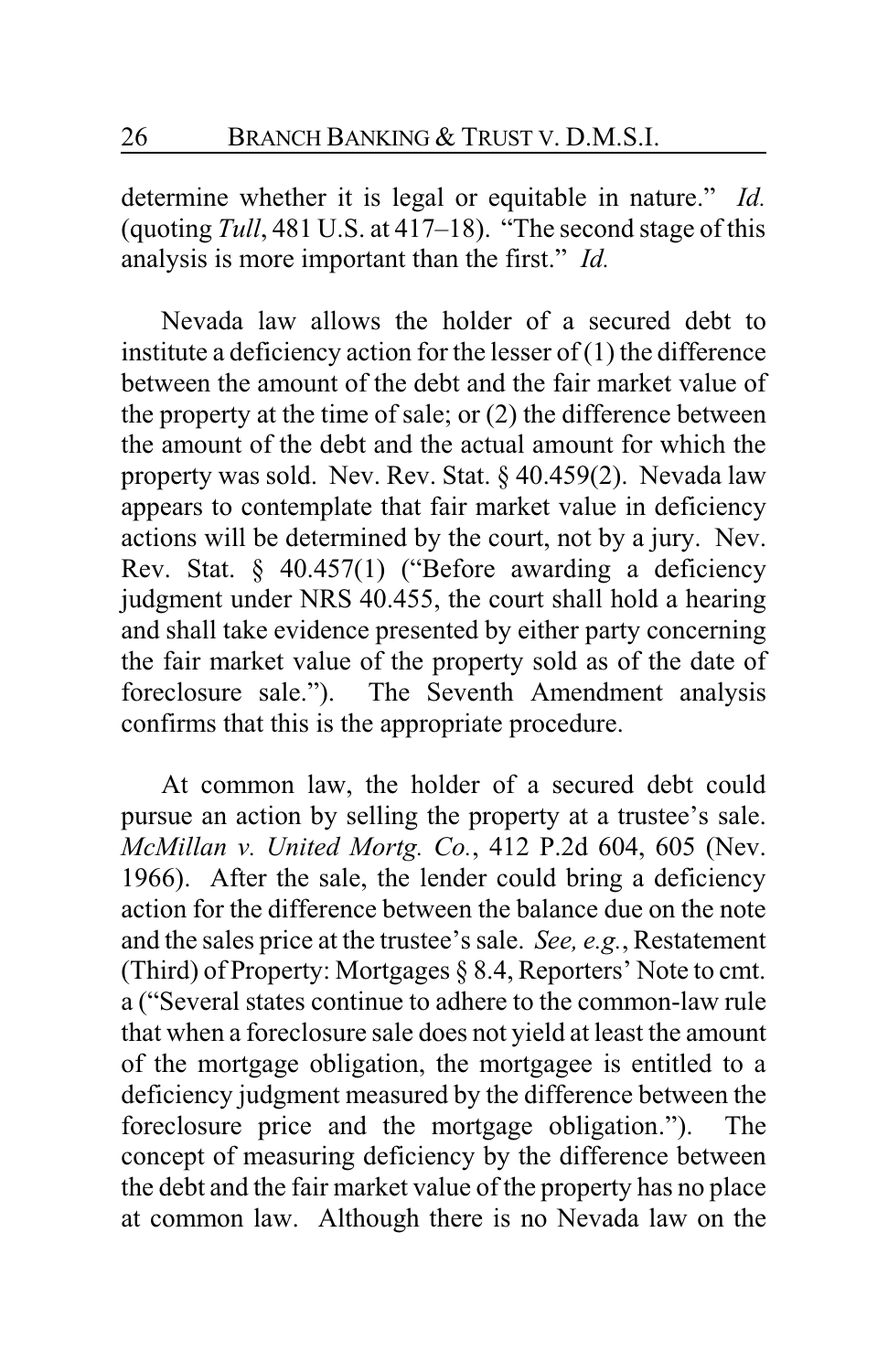subject, in other states the fair market value of the property was a consideration in equitable actions. *See, e.g.*, *M & I Marshall & Ilsley Bank v. Sunrise Farms Dev., LLC*, 737 F.3d 1198, 1200 (8th Cir. 2013).

Thus, while the nature of the action may be legal, the nature of the remedy calculated based on fair market value is equitable. As the nature of the remedy is the more important consideration under the Seventh Amendment, Defendants were not entitled to a jury trial on the fair market value of the property.

# **VIII. NOTICE TO TRUST BENEFICIARIES**

Nev. Rev. Stat. § 163.120(2) provides:

A judgment may not be entered in favor of the plaintiff in the action unless the plaintiff proves that within 30 days after filing the action, or within 30 days after the filing of a report of an early case conference if one is required, whichever is longer, *or within such other time as the court may fix*, and more than 30 days before obtaining the judgment, the plaintiff notified each of the beneficiaries known to the trustee . . . of the existence and nature of the action.

(emphasis added). Defendants contend that in the *D.M.S.I.* and *Smoke Ranch* Actions, BB&T failed to provide notice to the beneficiaries of the defendant trusts, and that the claims against the trusts should therefore have been dismissed.